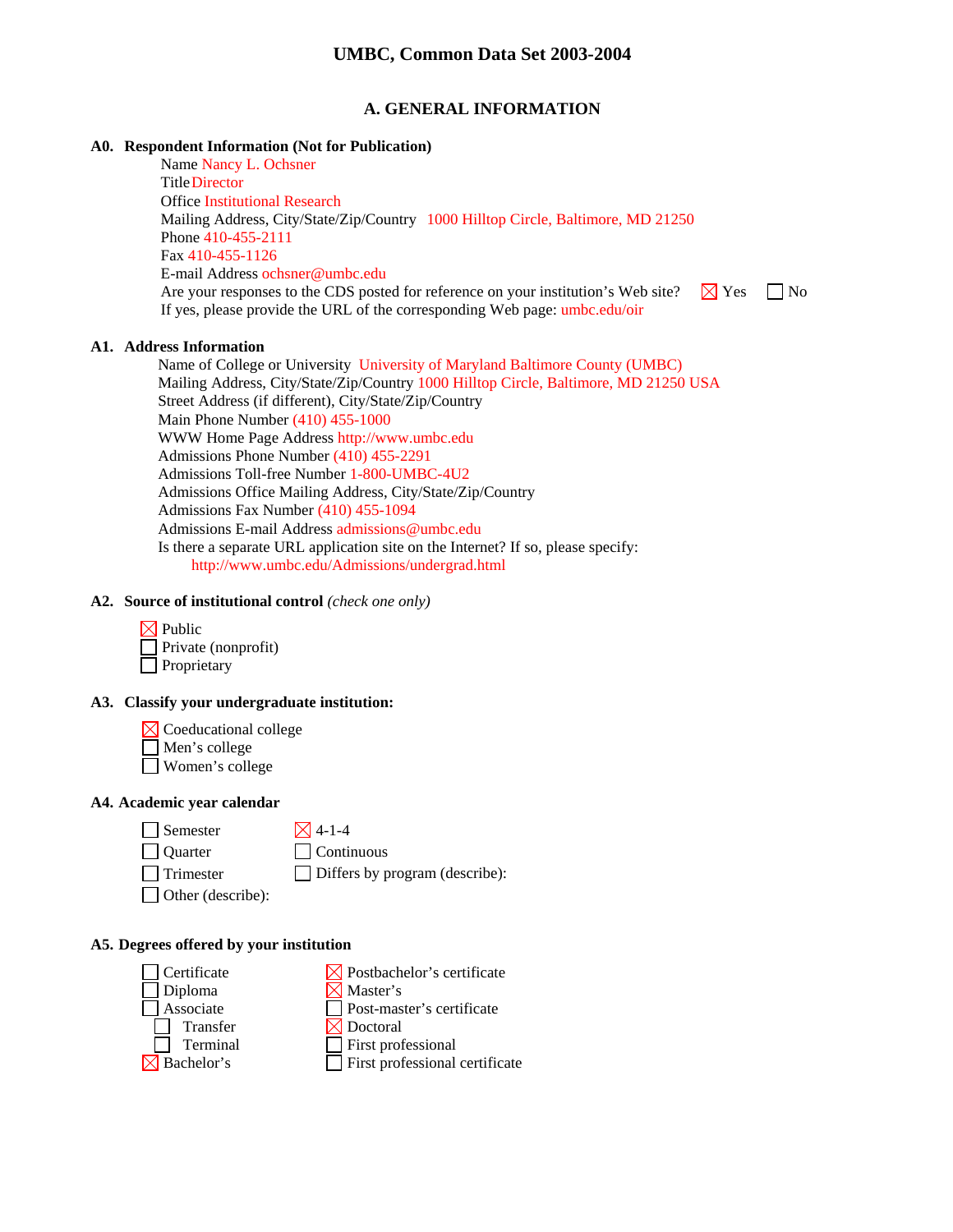## **B. ENROLLMENT AND PERSISTENCE**

**B1. Institutional Enrollment—Men and Women** Provide numbers of students for each of the following categories as of the institution's official fall reporting date or as of October 15, 2003.

|                                                        | <b>FULL-TIME</b> |       | <b>PART-TIME</b> |       |
|--------------------------------------------------------|------------------|-------|------------------|-------|
|                                                        | Men              | Women | Men              | Women |
| <b>Undergraduates</b>                                  |                  |       |                  |       |
| Degree-seeking, first-time<br>freshmen                 | 831              | 658   | 12               | 4     |
| Other first-year, degree-<br>seeking                   | 428              | 294   | 45               | 25    |
| All other degree-seeking                               | 2965             | 2829  | 693              | 681   |
| Total degree-seeking                                   | 4224             | 3781  | 750              | 710   |
| All other undergraduates<br>enrolled in credit courses | 12               | 7     | 81               | 81    |
| Total undergraduates                                   | 4236             | 3788  | 831              | 791   |
| <b>First-professional</b>                              |                  |       |                  |       |
| First-time, first-professional<br>students             | ۰.               | --    | --               |       |
| All other first-professionals                          | ۵.               | --    | ۵.               |       |
| Total first-professional                               | ٠.               | ٠.    | --               |       |
| <b>Graduate</b>                                        |                  |       |                  |       |
| Degree-seeking, first-time                             | 112              | 118   | 83               | 122   |
| All other degree-seeking                               | 327              | 355   | 418              | 451   |
| All other graduates enrolled<br>in credit courses      | 12               | 51    | 71               | 106   |
| Total graduate                                         | 451              | 524   | 572              | 679   |

Total all undergraduates: 9,646

Total all graduate and professional students: 2,226

GRAND TOTAL ALL STUDENTS: 11,872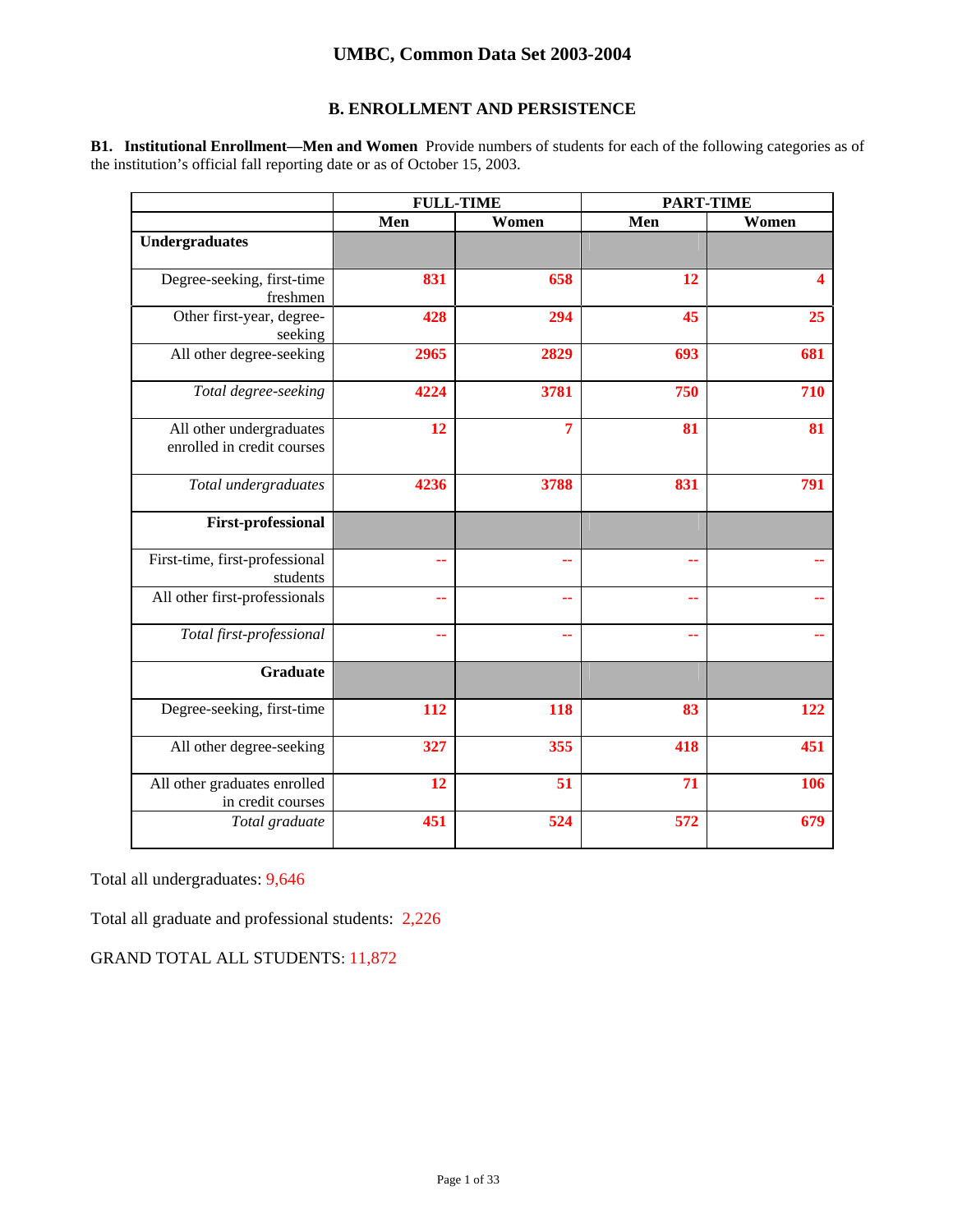**B2. Enrollment by Racial/Ethnic Category.** Provide numbers of undergraduate students for each of the following categories as of the institution's official fall reporting date or as of October 15, 2003. Include international students only in the category "Nonresident aliens." Complete the "Total Undergraduates" column only if you cannot provide data for the first two columns.

|                                   | Degree-seeking<br><b>First-time First year</b> | Degree-seeking<br>Undergraduates<br>(include first-time)<br>first-year) | <b>Total</b><br><b>Undergraduates</b><br>(both degree- and non-<br>degree-seeking) |
|-----------------------------------|------------------------------------------------|-------------------------------------------------------------------------|------------------------------------------------------------------------------------|
| Nonresident aliens                | 35                                             | 458                                                                     | 466                                                                                |
| Black, non-Hispanic               | 157                                            | 1422                                                                    | 1444                                                                               |
| American Indian or Alaskan Native | 5                                              | 42                                                                      | 42                                                                                 |
| Asian or Pacific Islander         | 344                                            | 1849                                                                    | 1869                                                                               |
| Hispanic                          | 47                                             | 286                                                                     | 289                                                                                |
| White, non-Hispanic               | 890                                            | 5263                                                                    | 5388                                                                               |
| Race/ethnicity unknown            | 27                                             | 145                                                                     | 148                                                                                |
| <b>Total</b>                      | 1505                                           | 9465                                                                    | 9646                                                                               |

## **Persistence**

**B3. Number of degrees awarded by your institution from July 1, 2002, to June 30, 2003.** 

| Certificate/diploma             |       |
|---------------------------------|-------|
| Associate degrees               |       |
| Bachelor's degrees              | 1,729 |
| Postbachelor's certificates     | 18    |
| Master's degrees                | 358   |
| Post-master's certificates      |       |
| Doctoral degrees                |       |
| First professional degrees      |       |
| First professional certificates |       |

## **Graduation Rates**

The items in this section correspond to data elements collected by the IPEDS Web-based Data Collection System's Graduation Rate Survey (GRS). For complete instructions and definitions of data elements, see the IPEDS GRS instructions and glossary on the 2003 Web-based survey.

#### **For Bachelor's or Equivalent Programs**

Please provide data for the fall 1997 cohort if available. If fall 1997 cohort data are not available, provide data for the fall 1996 cohort.

| Fall 1996 Cohort                                                                                                                                                                                                                                          | Fall 1997 Cohort                                                                                                                                                                                                                                          |
|-----------------------------------------------------------------------------------------------------------------------------------------------------------------------------------------------------------------------------------------------------------|-----------------------------------------------------------------------------------------------------------------------------------------------------------------------------------------------------------------------------------------------------------|
| Report for the cohort of full-time first-time bachelor's (or<br>equivalent) degree-seeking undergraduate students who<br>entered in fall 1996. Include in the cohort those who<br>entered your institution during the summer term<br>preceding fall 1996. | Report for the cohort of full-time first-time bachelor's (or<br>equivalent) degree-seeking undergraduate students who<br>entered in fall 1997. Include in the cohort those who<br>entered your institution during the summer term<br>preceding fall 1997. |
| <b>B4.</b> Initial 1996 cohort of first-time, full-time bachelor's<br>(or equivalent) degree-seeking undergraduate students;<br>total all students:<br>- 1005                                                                                             | <b>B4.</b> Initial 1997 cohort of first-time, full-time bachelor's<br>(or equivalent) degree-seeking undergraduate students;<br>total all students: 1136                                                                                                  |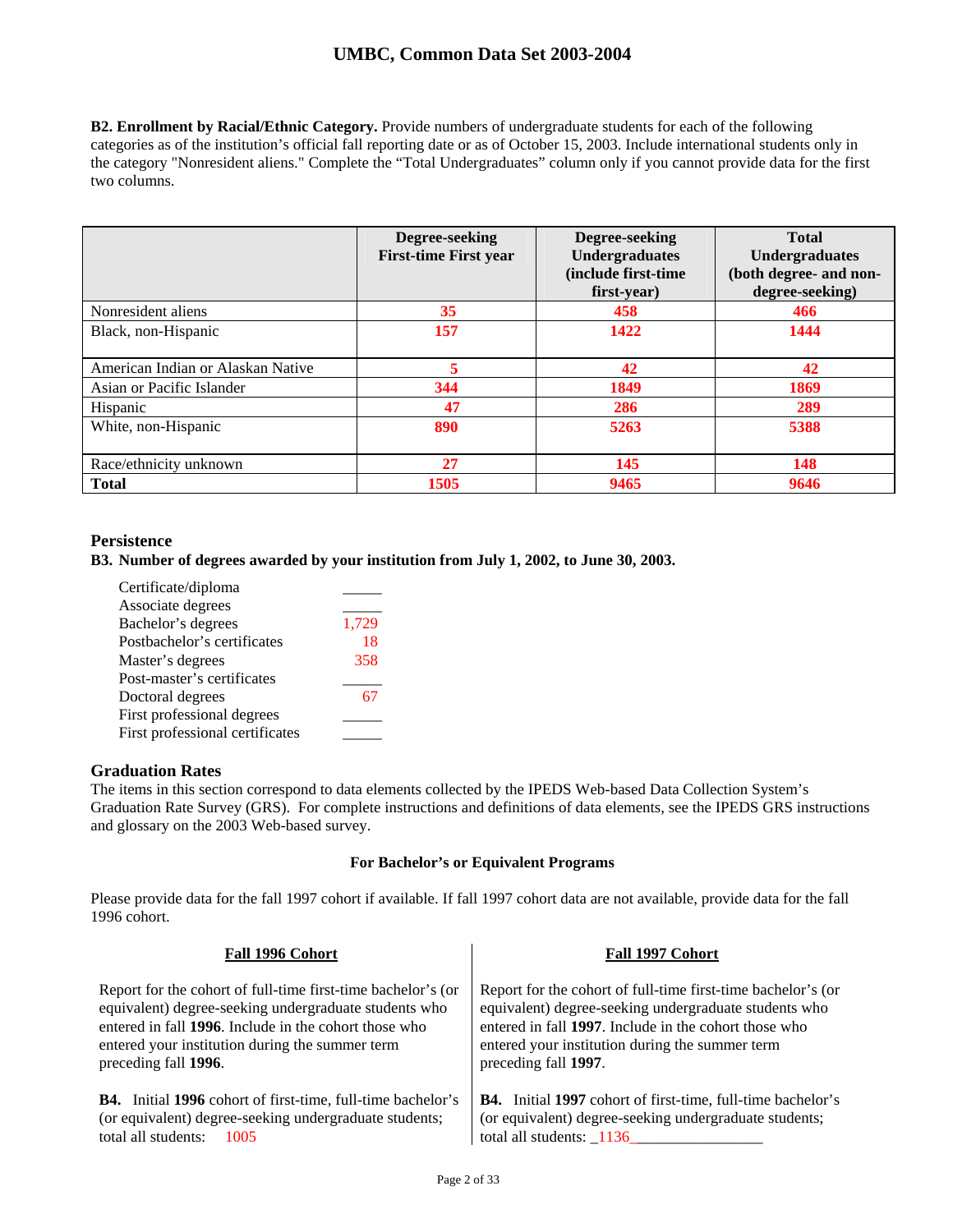**B5.** Of the initial **1996** cohort, how many did not persist and did not graduate for the following reasons: death, permanent disability, or service in the armed forces, foreign aid service of the federal government, or official church missions; total allowable exclusions: 0

**B6.** Final **1996** cohort, after adjusting for allowable exclusions: 1005

(Subtract question B5 from question B4) (Subtract question B5 from question B4)

**B7.** Of the initial **1996** cohort, how many completed the program in four years or less (by August 31, 2000): 281

**B8**. Of the initial **1996** cohort, how many completed the program in more than four years but in five years or less (after August 31, 2000 and by August 31, 2001): 197

**B9.** Of the initial **1996** cohort, how many completed the program in more than five years but in six years or less (after August 31, 2001 and by August 31, 2002): 59

**B10**. Total graduating within six years (sum of questions B7, B8, and B9): 537

**B11.** Six-year graduation rate for **1996** cohort (question B10 divided by question B6): 53 %

**B5.** Of the initial **1997** cohort, how many did not persist and did not graduate for the following reasons: death, permanent disability, or service in the armed forces, foreign aid service of the federal government, or official church missions; total allowable exclusions: 1

**B6.** Final **1997** cohort, after adjusting for allowable exclusions: 1135

**B7.** Of the initial **1997** cohort, how many completed the program in four years or less (by August 31, 2001): 343

**B8**. Of the initial **1997** cohort, how many completed the program in more than four years but in five years or less (after August 31, 2001 and by August 31, 2002): 215

**B9.** Of the initial **1997** cohort, how many completed the program in more than five years but in six years or less (after August 31, 2002 and by August 31, 2003): 62

**B10**. Total graduating within six years (sum of questions B7, B8, and B9): 620

**B11.** Six-year graduation rate for **1997** cohort (question B10 divided by question B6): 55 %

## **For Two-Year Institutions**

Please provide data for the 2000 cohort if available. If 2000 cohort data are not available, provide data for the 1999 cohort.

| 1999 Cohort                                                                                                                                                                                                                                                                                                                                                                                                       | 2000 Cohort                                                                                              |
|-------------------------------------------------------------------------------------------------------------------------------------------------------------------------------------------------------------------------------------------------------------------------------------------------------------------------------------------------------------------------------------------------------------------|----------------------------------------------------------------------------------------------------------|
| B12. Initial 1999 cohort, total of first-time, full-time                                                                                                                                                                                                                                                                                                                                                          | B12. Initial 2000 cohort, total of first-time, full-time                                                 |
| degree/certificate-seeking students:                                                                                                                                                                                                                                                                                                                                                                              | degree/certificate-seeking students:                                                                     |
| <b>B13.</b> Of the initial 1999 cohort, how many did not persist                                                                                                                                                                                                                                                                                                                                                  | <b>B13.</b> Of the initial 2000 cohort, how many did not persist                                         |
| and did not graduate for the following reasons: death,                                                                                                                                                                                                                                                                                                                                                            | and did not graduate for the following reasons: death,                                                   |
| permanently disability, or service in the armed forces,                                                                                                                                                                                                                                                                                                                                                           | permanently disability, or service in the armed forces,                                                  |
| foreign aid service of the federal government, or official                                                                                                                                                                                                                                                                                                                                                        | foreign aid service of the federal government, or official                                               |
| church missions; total allowable exclusions:                                                                                                                                                                                                                                                                                                                                                                      | church missions; total allowable exclusions:                                                             |
| <b>B14.</b> Final 1999 cohort, after adjusting for allowable                                                                                                                                                                                                                                                                                                                                                      | <b>B14.</b> Final 2000 cohort, after adjusting for allowable                                             |
| exclusions                                                                                                                                                                                                                                                                                                                                                                                                        | exclusions                                                                                               |
| (Subtract question B13 from question B12)                                                                                                                                                                                                                                                                                                                                                                         | (Subtract question B13 from question B12)                                                                |
| <b>B15.</b> Completers of programs of less than two years                                                                                                                                                                                                                                                                                                                                                         | <b>B15.</b> Completers of programs of less than two years                                                |
|                                                                                                                                                                                                                                                                                                                                                                                                                   |                                                                                                          |
| <b>B16.</b> Completers of programs of less than two years                                                                                                                                                                                                                                                                                                                                                         | <b>B16.</b> Completers of programs of less than two years                                                |
|                                                                                                                                                                                                                                                                                                                                                                                                                   |                                                                                                          |
| <b>B17.</b> Completers of programs of at least two but less than                                                                                                                                                                                                                                                                                                                                                  | <b>B17.</b> Completers of programs of at least two but less than                                         |
| four years (total): $\frac{1}{\sqrt{1-\frac{1}{\sqrt{1-\frac{1}{\sqrt{1-\frac{1}{\sqrt{1-\frac{1}{\sqrt{1-\frac{1}{\sqrt{1-\frac{1}{\sqrt{1-\frac{1}{\sqrt{1-\frac{1}{\sqrt{1-\frac{1}{\sqrt{1-\frac{1}{\sqrt{1-\frac{1}{\sqrt{1-\frac{1}{\sqrt{1-\frac{1}{\sqrt{1-\frac{1}{\sqrt{1-\frac{1}{\sqrt{1-\frac{1}{\sqrt{1-\frac{1}{\sqrt{1-\frac{1}{\sqrt{1-\frac{1}{\sqrt{1-\frac{1}{\sqrt{1-\frac{1}{\sqrt{1-\frac$ | four years (total): $\frac{1}{\sqrt{1-\frac{1}{2}}}\left\vert \frac{1}{\sqrt{1-\frac{1}{2}}}\right\vert$ |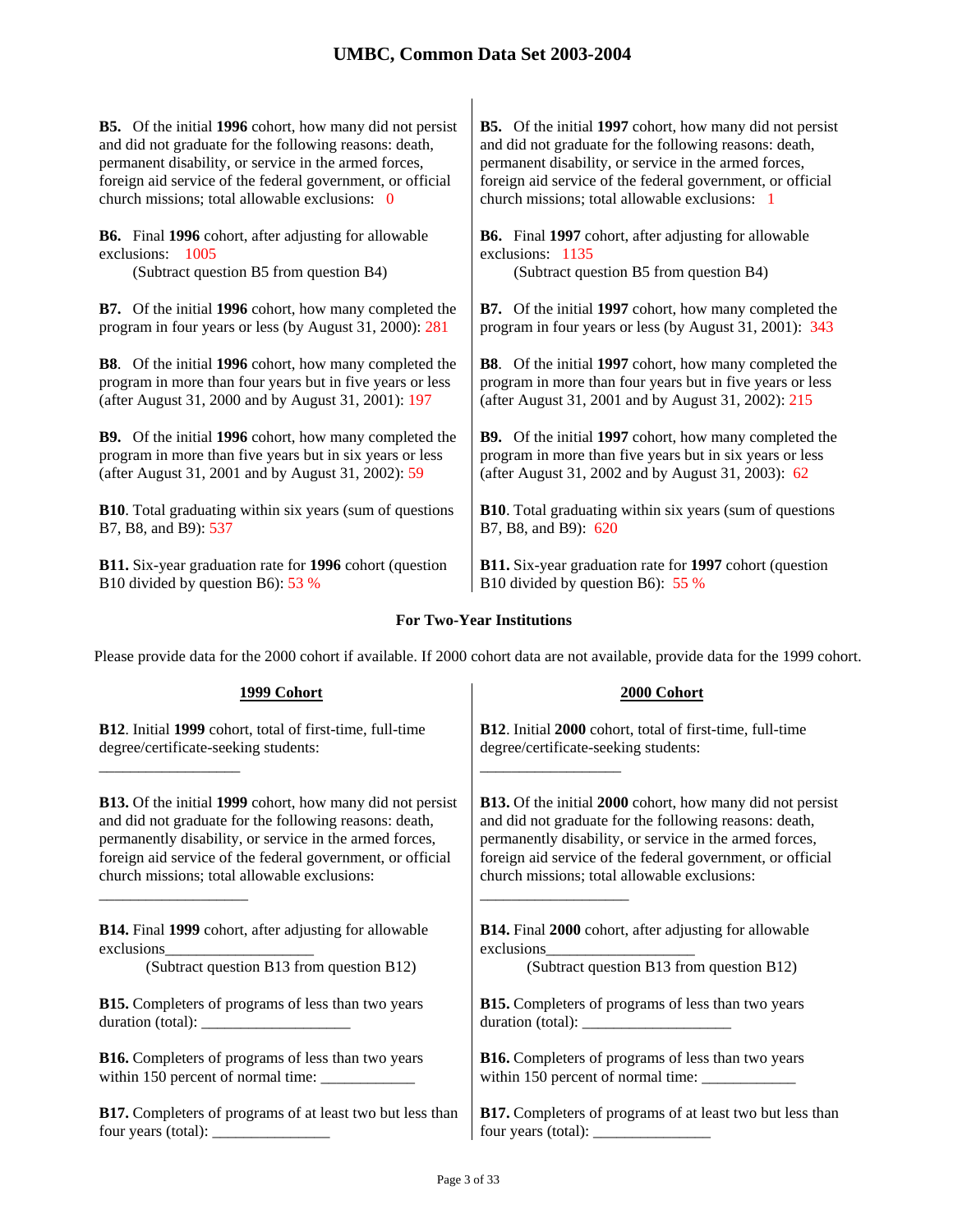| <b>B18.</b> Completers of programs of at least two but less than | <b>B18.</b> Completers of programs of at least two but less than |
|------------------------------------------------------------------|------------------------------------------------------------------|
| four-years within 150 percent of normal time:                    | four-years within 150 percent of normal time:                    |
| <b>B19.</b> Total transfers-out (within three years) to other    | <b>B19.</b> Total transfers-out (within three years) to other    |
| institutions:                                                    | institutions:                                                    |
| <b>B20.</b> Total transfers to two-year institutions:            | <b>B20.</b> Total transfers to two-year institutions:            |
| <b>B21.</b> Total transfers to four-year institutions:           | <b>B21.</b> Total transfers to four-year institutions:           |

### **Retention Rates**

Report for the cohort of all full-time, first-time bachelor's (or equivalent) degree-seeking undergraduate students who entered in fall 2002 (or the preceding summer term). The initial cohort may be adjusted for students who departed for the following reasons: death, permanently disability, or service in the armed forces, foreign aid service of the federal government or official church missions. No other adjustments to the initial cohort should be made.

**B22.** For the cohort of all full-time bachelor's (or equivalent) degree-seeking undergraduate students who entered your institution as freshmen in fall 2002 (or the preceding summer term), what percentage was enrolled at your institution as of the date your institution calculates its official enrollment in fall 2003? 82.3 %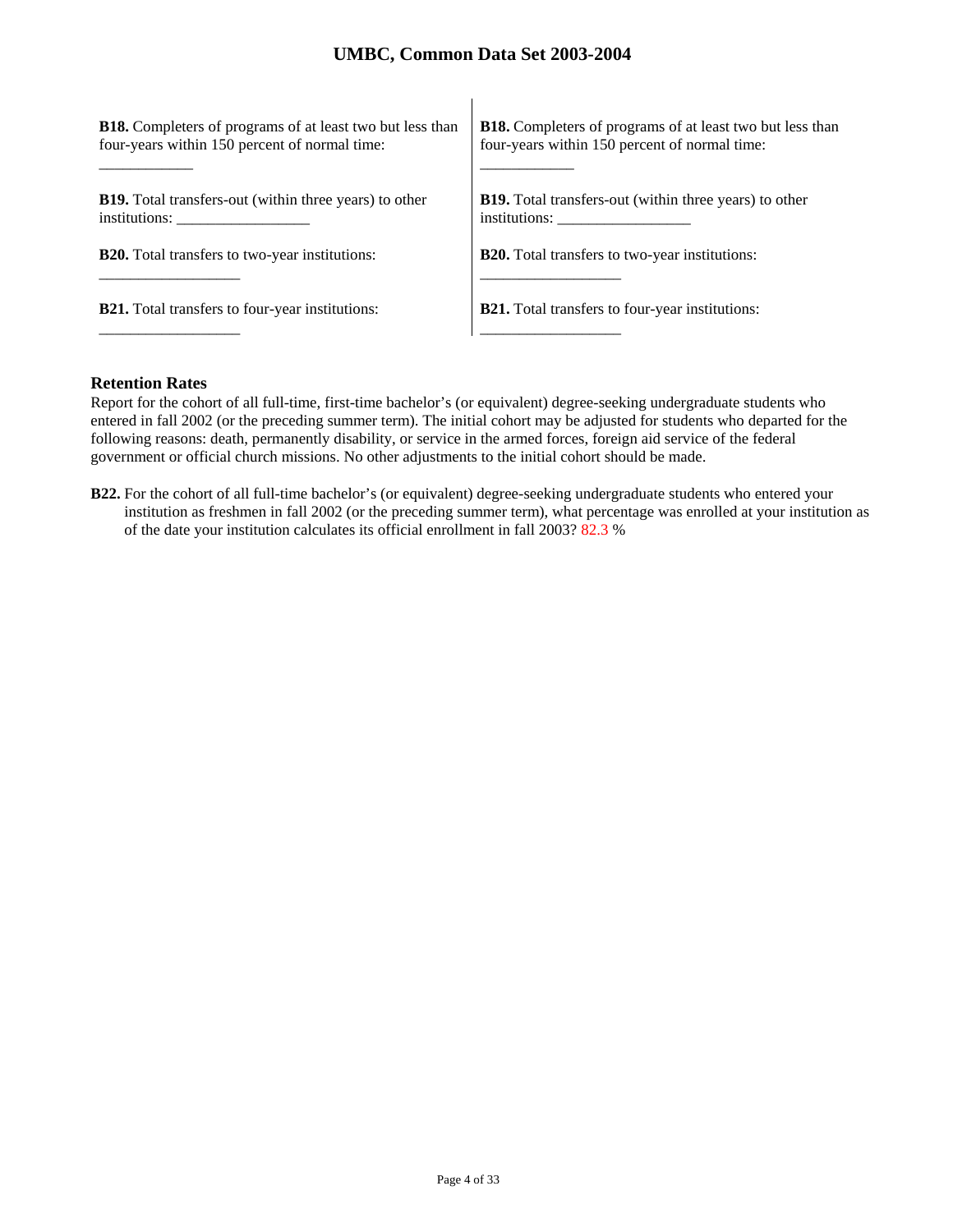## **C. FIRST-TIME, FIRST-YEAR (FRESHMAN) ADMISSION**

### **Applications**

**C1. First-time, first-year (freshman) students:** Provide the number of degree-seeking, first-time, first-year students who applied, were admitted, and enrolled (full- or part-time) in fall 2003. Include early decision, early action, and students who began studies during summer in this cohort. Applicants should include only those students who fulfilled the requirements for consideration for admission (i.e., who completed actionable applications) and who have been notified of one of the following actions: admission, nonadmission, placement on waiting list, or application withdrawn (by applicant or institution). Admitted applicants should include wait-listed students who were subsequently offered admission.

| Total first-time, first-year (freshman) men who applied               | 2601        |     |
|-----------------------------------------------------------------------|-------------|-----|
| Total first-time, first-year (freshman) women who applied             | <b>2900</b> |     |
| Total first-time, first-year (freshman) men who were admitted         | 1668        |     |
| Total first-time, first-year (freshman) women who were admitted       | 1499        |     |
| Total full-time, first-time, first-year (freshman) men who enrolled   | 831         |     |
| Total part-time, first-time, first-year (freshman) men who enrolled   | 12          |     |
| Total full-time, first-time, first-year (freshman) women who enrolled |             | 658 |
| Total part-time, first-time, first-year (freshman) women who enrolled |             | 4   |

**C2. Freshman wait-listed students (students who met admission requirements but whose final admission was contingent on space availability)**

| Do you have a policy of placing students on a waiting list? $\boxtimes$ Yes $\Box$ No |  |
|---------------------------------------------------------------------------------------|--|
| If yes, please answer the questions below for fall 2003 admissions:                   |  |
|                                                                                       |  |

| Number of qualified applicants placed on waiting list | 325 |  |
|-------------------------------------------------------|-----|--|
| Number accepting a place on the waiting list          |     |  |
| Number of wait-listed students admitted               | 45  |  |

## **Admission Requirements**

#### **C3. High school completion requirement**

Check the appropriate box to identify your high school completion requirement for degree-seeking entering students:

 $\boxtimes$  High school diploma is required and GED is accepted

 $\Box$  High school diploma is required and GED is not accepted

 $\Box$  High school diploma or equivalent is not required

### **C4. Does your institution require or recommend a general college-preparatory program for degree-seeking students?**

|  | кеашт |
|--|-------|
|--|-------|

Recommend

Neither require nor recommend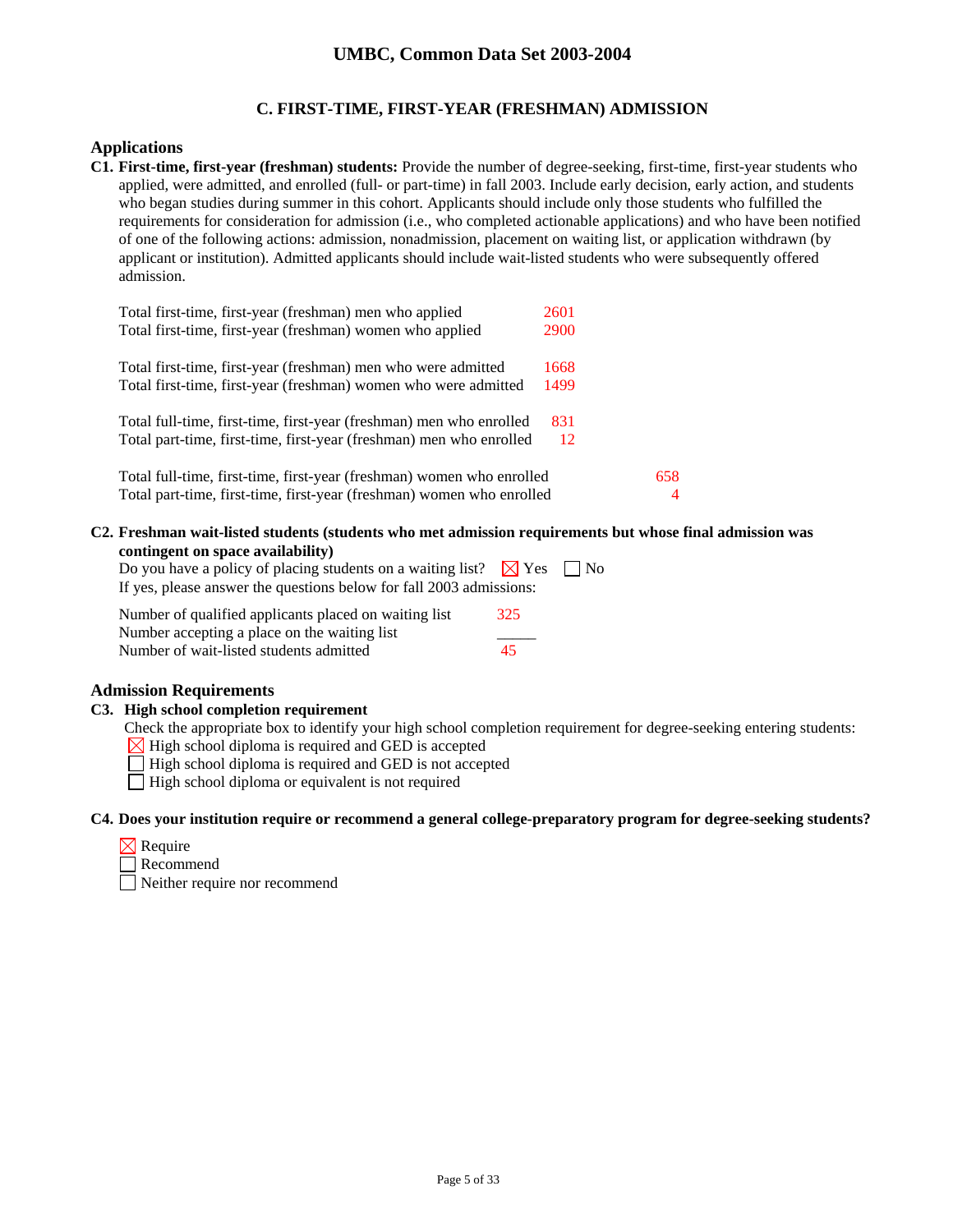**C5. Distribution of high school units required and/or recommended.** Specify the distribution of academic high school course units required and/or recommended of all or most degree-seeking students using Carnegie units (one unit equals one year of study or its equivalent). If you use a different system for calculating units, please convert.

|                                  | <b>Units Required</b> | <b>Units Recommended</b> |
|----------------------------------|-----------------------|--------------------------|
| Total academic units             | 22                    | 23                       |
| English                          |                       |                          |
| Mathematics                      | 3                     |                          |
| Science                          | 3                     | 3                        |
| Of these, units that must be lab |                       |                          |
| Foreign language                 | 2                     | າ                        |
| Social studies                   | 2                     | $\overline{2}$           |
| History                          |                       |                          |
| Academic electives               |                       |                          |
| Other (specify)                  |                       |                          |

## **Basis for Selection**

**C6.** Do you have an open admission policy, under which virtually all secondary school graduates or students with GED equivalency diplomas are admitted without regard to academic record, test scores, or other qualifications? If so, check which applies: n/a

Open admission policy as described above for all students \_\_\_

Open admission policy as described above for most students, but selective admission for out-of-state students \_\_\_ selective admission to some programs \_\_\_  $other (explain)$ 

**C7. Relative importance of each of the following academic and nonacademic factors in your first-time, first-year, degree-seeking (freshman) admission decisions.** 

|                                     | <b>Very Important</b> | Important | <b>Considered</b> | <b>Not Considered</b> |
|-------------------------------------|-----------------------|-----------|-------------------|-----------------------|
| Academic<br>Secondary school record |                       |           |                   |                       |
| Class rank                          |                       |           |                   |                       |
| Recommendation(s)                   |                       |           |                   |                       |
| Standardized test scores            |                       |           |                   |                       |
| Essay                               |                       |           |                   |                       |
| Nonacademic                         |                       |           |                   |                       |
| Interview                           |                       |           |                   |                       |
| Extracurricular activities          |                       |           |                   |                       |
| Talent/ability                      |                       |           |                   |                       |
| Character/personal qualities        |                       |           |                   |                       |
| Alumni/ae relation                  |                       |           |                   |                       |
| Geographical residence              |                       |           |                   |                       |
| State residency                     |                       |           |                   |                       |
| Religious affiliation/commitment    |                       |           |                   |                       |
| Minority status                     |                       |           |                   |                       |
| Volunteer work                      |                       |           |                   |                       |
| Work experience                     |                       |           |                   |                       |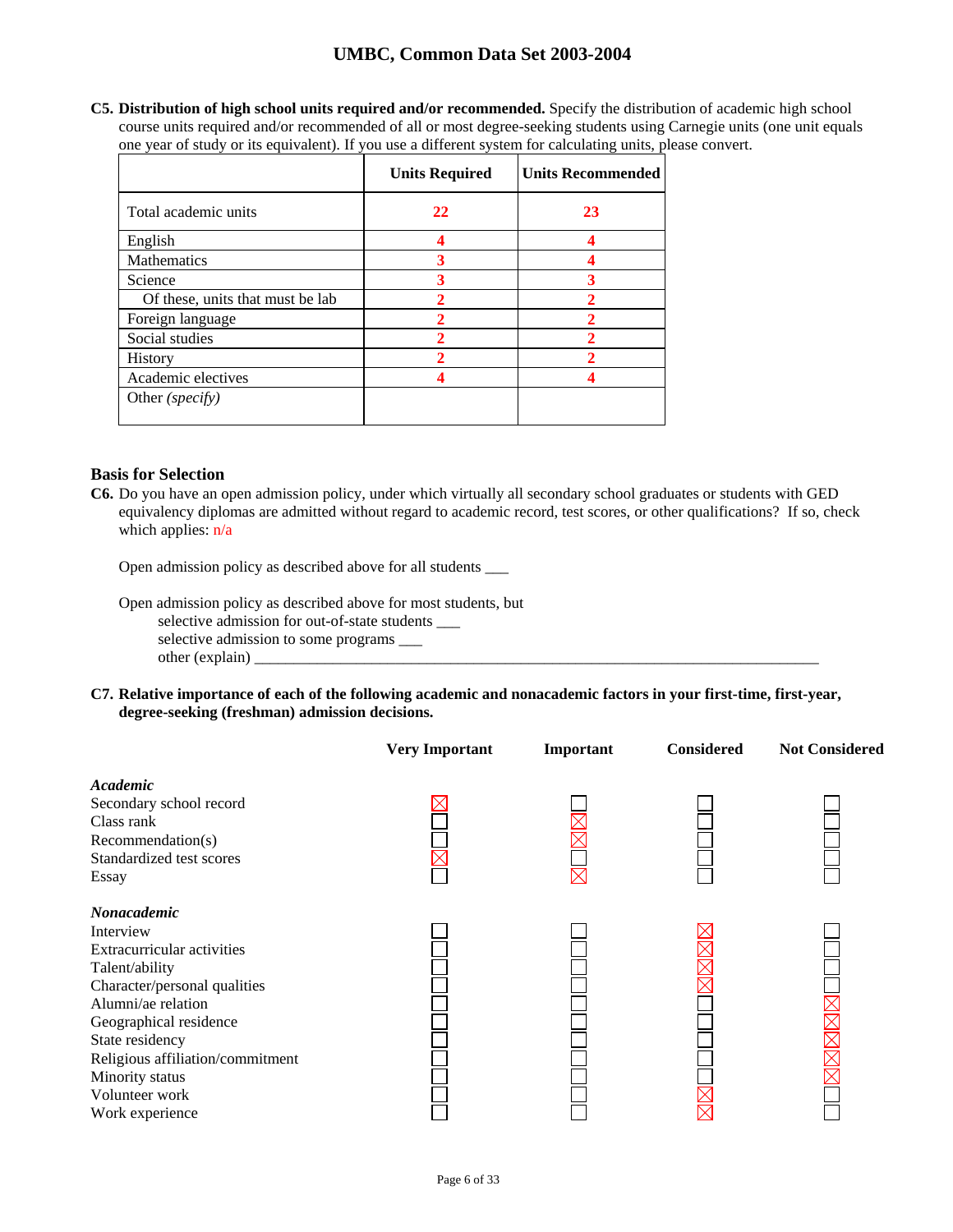## **SAT and ACT Policies**

### **C8. Entrance exams**

A. Does your institution make use of SAT I, SAT II, or ACT scores in admission decisions for first-time, first-year, degreeseeking applicants?  $\boxtimes$  Yes  $\Box$  No

If yes, place check marks in the appropriate boxes below to reflect your institution's policies for use in admission.

|                               |         |           | <b>ADMISSION</b>   |                    |                 |
|-------------------------------|---------|-----------|--------------------|--------------------|-----------------|
|                               | Require | Recommend | <b>Require for</b> | <b>Consider If</b> | <b>Not Used</b> |
|                               |         |           | <b>Some</b>        | <b>Submitted</b>   |                 |
| SAT I                         |         |           |                    |                    |                 |
| ACT                           |         |           |                    |                    |                 |
| SAT I or ACT (no preference)  |         |           |                    |                    |                 |
| SAT I or ACT--SAT I preferred |         |           |                    |                    |                 |
| SAT I or ACT--ACT preferred   |         |           |                    |                    |                 |
| SAT I and SAT II              |         |           |                    |                    |                 |
| SAT I and SAT II or ACT       |         |           |                    |                    |                 |
| <b>SAT II</b>                 |         |           |                    |                    |                 |
|                               |         |           |                    |                    |                 |

**In addition**, does your institution use applicants' test scores for placement or counseling?

| Placement  | $\mathbf{Yes}$ | $\boxtimes$ No |
|------------|----------------|----------------|
| Counseling | $\Box$ Yes     | $\boxtimes$ No |

B. Does your institution use the SAT I or II or the ACT for **placement only**? If so, please mark the appropriate boxes below:

|              |         | <b>PLACEMENT</b> |                    |  |
|--------------|---------|------------------|--------------------|--|
|              | Require | Recommend        | <b>Require for</b> |  |
|              |         |                  | some               |  |
| <b>SATI</b>  |         |                  |                    |  |
| SAT II       |         |                  |                    |  |
| ACT          |         |                  |                    |  |
| SAT I or ACT |         |                  |                    |  |

C. Latest date by which SAT I or ACT scores must be received for fall-term admission February 1<sup>st</sup>

Latest date by which SAT II scores must be received for fall-term admission\_\_\_\_\_\_

D. If necessary, use this space to clarify your test policies (e.g., if tests are recommended for some students, or if tests are not required of some students): \_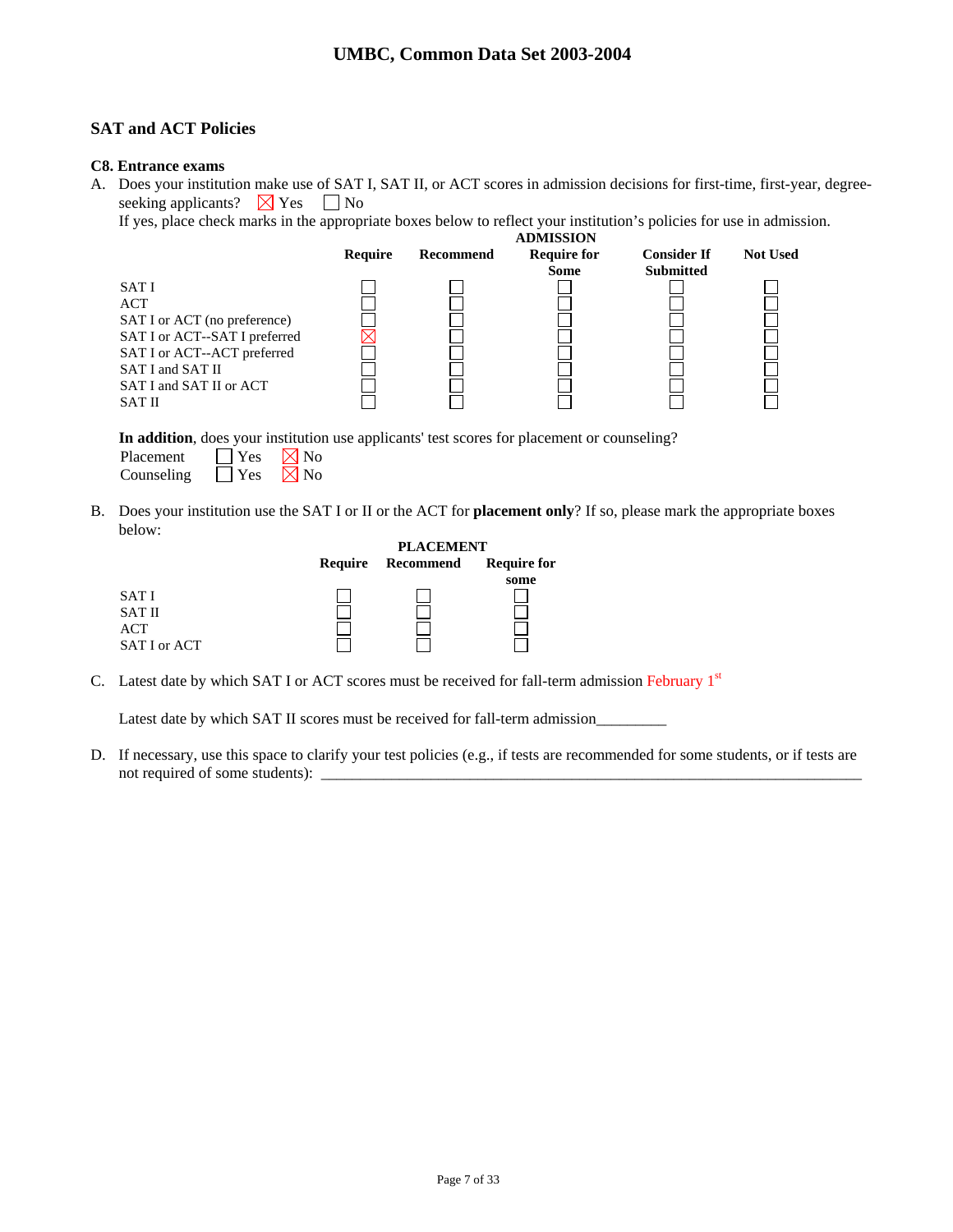## **Freshman Profile**

Provide percentages for **ALL enrolled, degree-seeking, full-time and part-time, first-time, first-year (freshman) students**  enrolled in fall 2003, including students who began studies during summer, international students/nonresident aliens, and students admitted under special arrangements.

**C9. Percent and number of first-time, first-year (freshman) students enrolled in fall 2003 who submitted national standardized (SAT/ACT) test scores.** Include information for **ALL enrolled, degree-seeking, first-time, first-year (freshman) students who submitted test scores**. Do not include partial test scores (e.g., mathematics scores but not verbal for a category of students) or combine other standardized test results (such as TOEFL) in this item. SAT scores should be recentered scores. The 25th percentile is the score that 25 percent scored at or below; the 75th percentile score is the one that 25 percent scored at or above.

| Percent submitting SAT scores | Number submitting SAT scores | 1477 |
|-------------------------------|------------------------------|------|
| Percent submitting ACT scores | Number submitting ACT scores | 170- |

|                      | 25th Percentile | <b>75th Percentile</b> |
|----------------------|-----------------|------------------------|
| <b>SAT I Verbal</b>  | 540             | 640                    |
| <b>SAT I Math</b>    | 580             | 670                    |
| <b>ACT</b> Composite | 22              | 28                     |
| <b>ACT</b> English   | 21              | 28                     |
| ACT Math             | 23              | 70                     |

Percent of first-time, first-year (freshman) students with scores in each range:

|         | <b>SAT I Verbal</b> | <b>SAT I Math</b> |
|---------|---------------------|-------------------|
| 700-800 | 9                   | 17                |
| 600-699 | 38                  | 48                |
| 500-599 | 44                  | 32                |
| 400-499 | 8                   |                   |
| 300-399 |                     |                   |
| 200-299 |                     |                   |
|         | 100%                | 100%              |

|           | <b>ACT</b><br>Composite | <b>ACT English</b> | <b>ACT Math</b> |
|-----------|-------------------------|--------------------|-----------------|
| $30 - 36$ | 12                      | 14                 | 21              |
| 24-29     | 52                      | 44                 | 50              |
| 18-23     | 34                      | 36                 | 26              |
| $12 - 17$ | 2                       | 6                  |                 |
| $6 - 11$  | --                      | --                 | --              |
| Below 6   | --                      | --                 | --              |
|           | 100%                    | 100%               | 100%            |

**C10. Percent of all degree-seeking, first-time, first-year (freshman) students who had high school class rank within each of the following ranges (report information for those students from whom you collected high school rank information).** 

Percent in top tenth of high school graduating class 33% Percent in top quarter of high school graduating class  $60\%$  ? Top half + bottom half = 100%. Percent in top half of high school graduating class 88% Percent in bottom half of high school graduating class 12%

Percent in bottom quarter of high school graduating class  $3\%$ 

Percent of total first-time, first-year (freshman) students who submitted high school class rank: 50%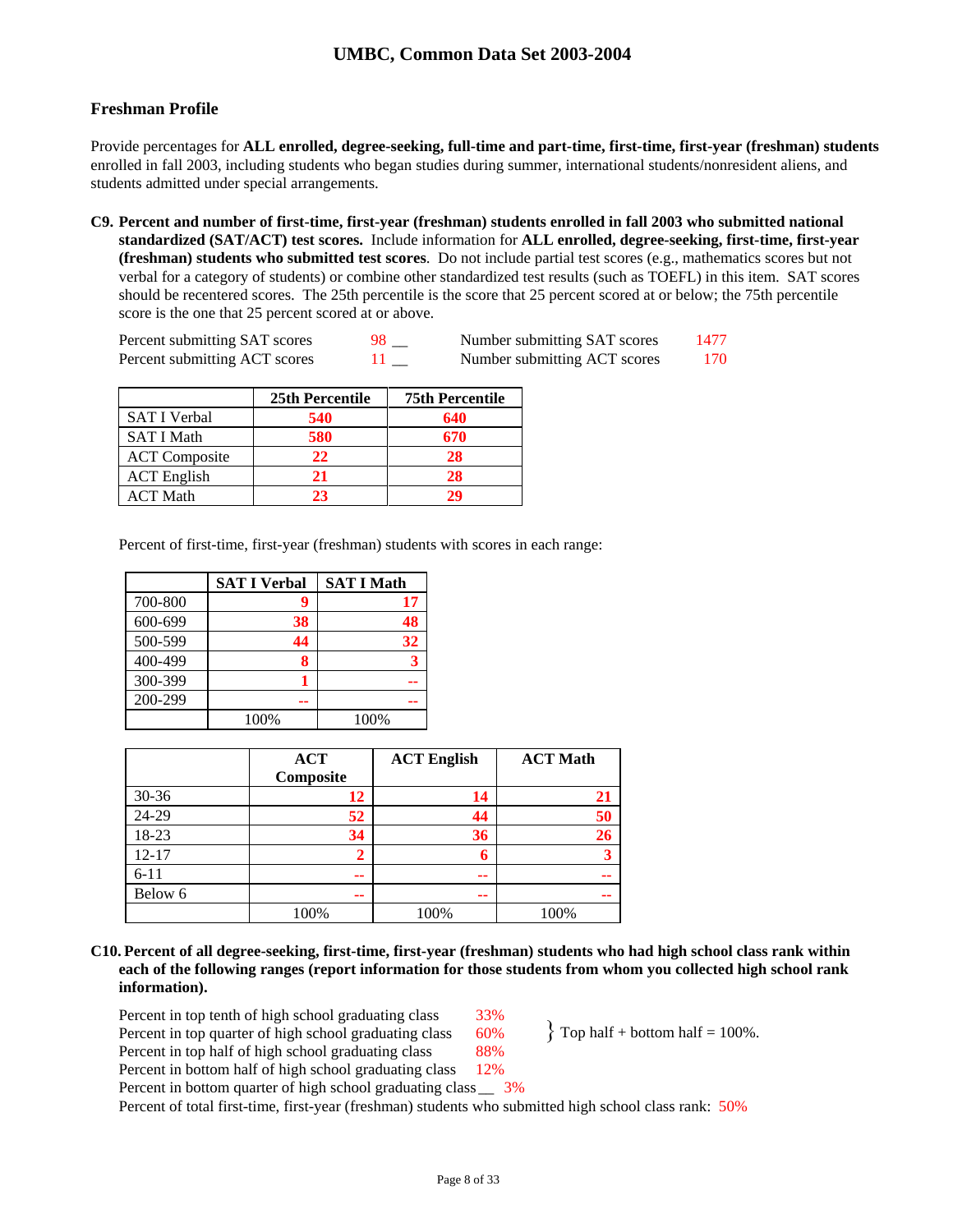**C11. Percentage of all enrolled, degree-seeking, first-time, first-year (freshman) students who had high school gradepoint averages within each of the following ranges (using 4.0 scale). Report information only for those students from whom you collected high school GPA.** 

| Percent who had GPA of 3.0 and higher    | 85%  |
|------------------------------------------|------|
| Percent who had GPA between 2.0 and 2.99 | 15%  |
| Percent who had GPA between 1.0 and 1.99 |      |
| Percent who had GPA below 1.0            |      |
|                                          | 100% |

## **C12. Average high school GPA of all degree-seeking, first-time, first-year (freshman) students who submitted GPA:** 3.53

Percent of total first-time, first-year (freshman) students who submitted high school GPA: 98%

#### **Admission Policies**

#### **C13. Application fee**

| Does your institution have an application fee?<br>Amount of application fee: 50.00       | $\boxtimes$ Yes $\Box$    | l No |  |
|------------------------------------------------------------------------------------------|---------------------------|------|--|
| Can it be waived for applicants with financial need?                                     | $\boxtimes$ Yes $\Box$ No |      |  |
| C14. Application closing date<br>Does your institution have an application closing date? | $\boxtimes$ Yes $\Box$    | l No |  |
| Application closing date (fall): February 1st<br>Priority date: November 1st             |                           |      |  |

## **C15.** Are first-time, first-year students accepted for terms other than the fall?  $\boxtimes$  Yes  $\Box$  No

#### **C16. Notification to applicants of admission decision sent** *(fill in one only)*

| On a rolling basis beginning (date): December $1st$ |  |
|-----------------------------------------------------|--|
| By (date): $\_\_$                                   |  |
| Other:                                              |  |

#### **C17. Reply policy for admitted applicants** *(fill in one only)*

Must reply by  $(data)$ : No set date: Must reply by May 1 or within 2 weeks if notified thereafter Other:

#### **C18. Deferred admission:** Does your institution allow students to postpone enrollment after admission?

 $\nabla Y$ es  $\nabla N$ o

If yes, maximum period of postponement: one semester

**C19. Early admission of high school students:** Does your institution allow high school students to enroll as full-time, firsttime, first-year (freshman) students one year or more before high school graduation?  $\boxtimes$  Yes  $\Box$  No

**C20. Common Application:** Will you accept the Common Application distributed by the National Association of

| Secondary School Principals if submitted?                 | $\boxtimes$ Yes $\Box$ No |  |
|-----------------------------------------------------------|---------------------------|--|
| If "yes," are supplemental forms required?                | $\boxtimes$ Yes $\Box$ No |  |
| Is your college a member of the Common Application Group? | $\Box$ Yes $\Box$ No      |  |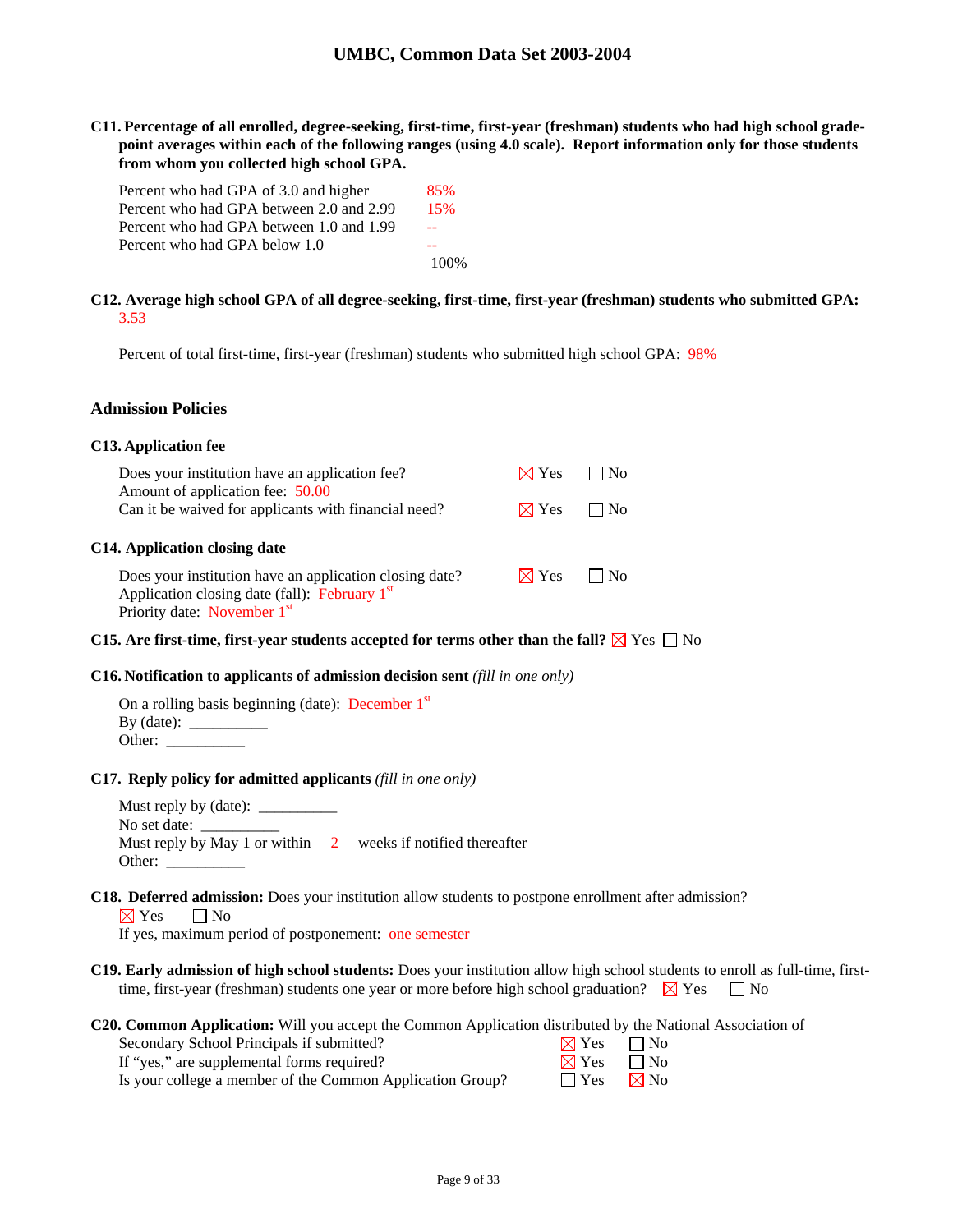### **Early Decision and Early Action Plans**

| C21. Early decision: Does your institution offer an early decision plan (an admission plan that permits students to apply and |                      |  |
|-------------------------------------------------------------------------------------------------------------------------------|----------------------|--|
| be notified of an admission decision well in advance of the regular notification date and that asks students to commit to     |                      |  |
| attending if accepted) for first-time, first-year (freshman) applicants for fall enrollment?                                  | $\Box$ Yes $\Box$ No |  |

| If "yes," please complete the following:                                                                                      |  |
|-------------------------------------------------------------------------------------------------------------------------------|--|
| First or only early decision plan closing date<br>First or only early decision plan notification date                         |  |
| Other early decision plan closing date<br>Other early decision plan notification date                                         |  |
| For the Fall 2003 entering class:                                                                                             |  |
| Number of early decision applications received by your institution<br>Number of applicants admitted under early decision plan |  |
| Please provide significant details about your early decision plan:                                                            |  |

**C22. Early action:** Do you have a nonbinding early action plan whereby students are notified of an admission decision well in advance of the regular notification date but do not have to commit to attending your college?

 $\boxtimes$  Yes  $\Box$  No

If "yes," please complete the following:

| Early action closing date      | November $1st$ |
|--------------------------------|----------------|
| Early action notification date | December $1st$ |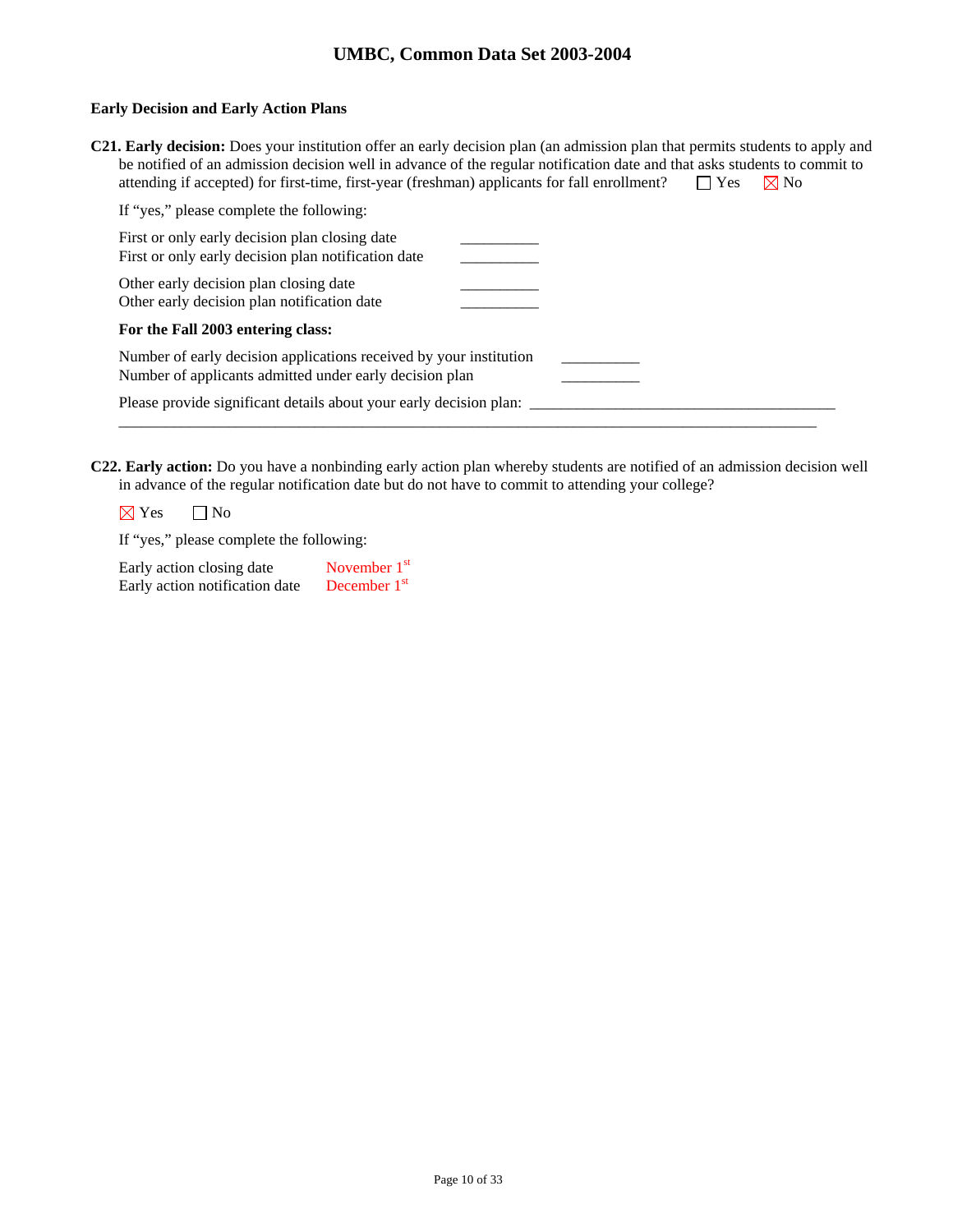## **D. TRANSFER ADMISSION**

## **Fall Applicants**

**D1.** Does your institution enroll transfer students?  $\times$  Yes  $\Box$  No (If no, please skip to Section E) If yes, may transfer students earn advanced standing credit by transferring credits earned from course work completed at other colleges/universities?  $\times$  Yes  $\Box$  No

**D2.** Provide the number of students who applied, were admitted, and enrolled as degree-seeking transfer students in fall 2003.

|       | <b>Applicants</b> | <b>Admitted Applicants</b> | <b>Enrolled Applicants</b> |
|-------|-------------------|----------------------------|----------------------------|
| Men   | 986               | 771                        | 506                        |
| Women | 1110              | 908                        | 540                        |
| Total | 2096              | 1679                       | 1046                       |

## **Application for Admission**

- **D3.** Indicate terms for which transfers may enroll:  $\boxtimes$  Fall  $\boxtimes$  Winter  $\boxtimes$  Spring  $\boxtimes$  Summer
- **D4.** Must a transfer applicant have a minimum number of credits completed or else must apply as an entering freshman?  $\boxtimes$  Yes  $\Box$  No If yes, what is the minimum number of credits and the unit of measure? 12 credits
- **D5.** Indicate all items required of transfer students to apply for admission:

|                               | <b>Required</b><br>of All | Recommended<br>of All | Recommended<br>of Some | <b>Required of</b><br><b>Some</b> | Not required |
|-------------------------------|---------------------------|-----------------------|------------------------|-----------------------------------|--------------|
| High school transcript        |                           |                       |                        | X                                 |              |
| College transcript $(s)$      |                           |                       |                        |                                   |              |
| Essay or personal statement   |                           |                       |                        |                                   |              |
| Interview                     |                           |                       |                        |                                   |              |
| Standardized test scores      |                           |                       |                        |                                   |              |
| Statement of good standing    |                           |                       |                        | X                                 |              |
| from prior institution( $s$ ) |                           |                       |                        |                                   |              |

- **D6.** If a minimum high school grade point average is required of transfer applicants, specify (on a 4.0 scale):  $n/a$
- **D7**. If a minimum college grade point average is required of transfer applicants, specify (on a 4.0 scale): 2.0
- **D8**. List any other application requirements specific to transfer applicants:

\_\_\_\_\_\_\_\_\_\_\_\_\_\_\_\_\_\_\_\_\_\_\_\_\_\_\_\_\_\_\_\_\_\_\_\_\_\_\_\_\_\_\_\_\_\_\_\_\_\_\_\_\_\_\_\_\_\_\_\_\_\_\_\_\_\_\_\_\_\_\_\_\_\_\_\_\_\_\_\_\_\_\_\_\_\_\_\_\_\_\_ \_\_\_\_\_\_\_\_\_\_\_\_\_\_\_\_\_\_\_\_\_\_\_\_\_\_\_\_\_\_\_\_\_\_\_\_\_\_\_\_\_\_\_\_\_\_\_\_\_\_\_\_\_\_\_\_\_\_\_\_\_\_\_\_\_\_\_\_\_\_\_\_\_\_\_\_\_\_\_\_\_\_\_\_\_\_\_\_\_\_\_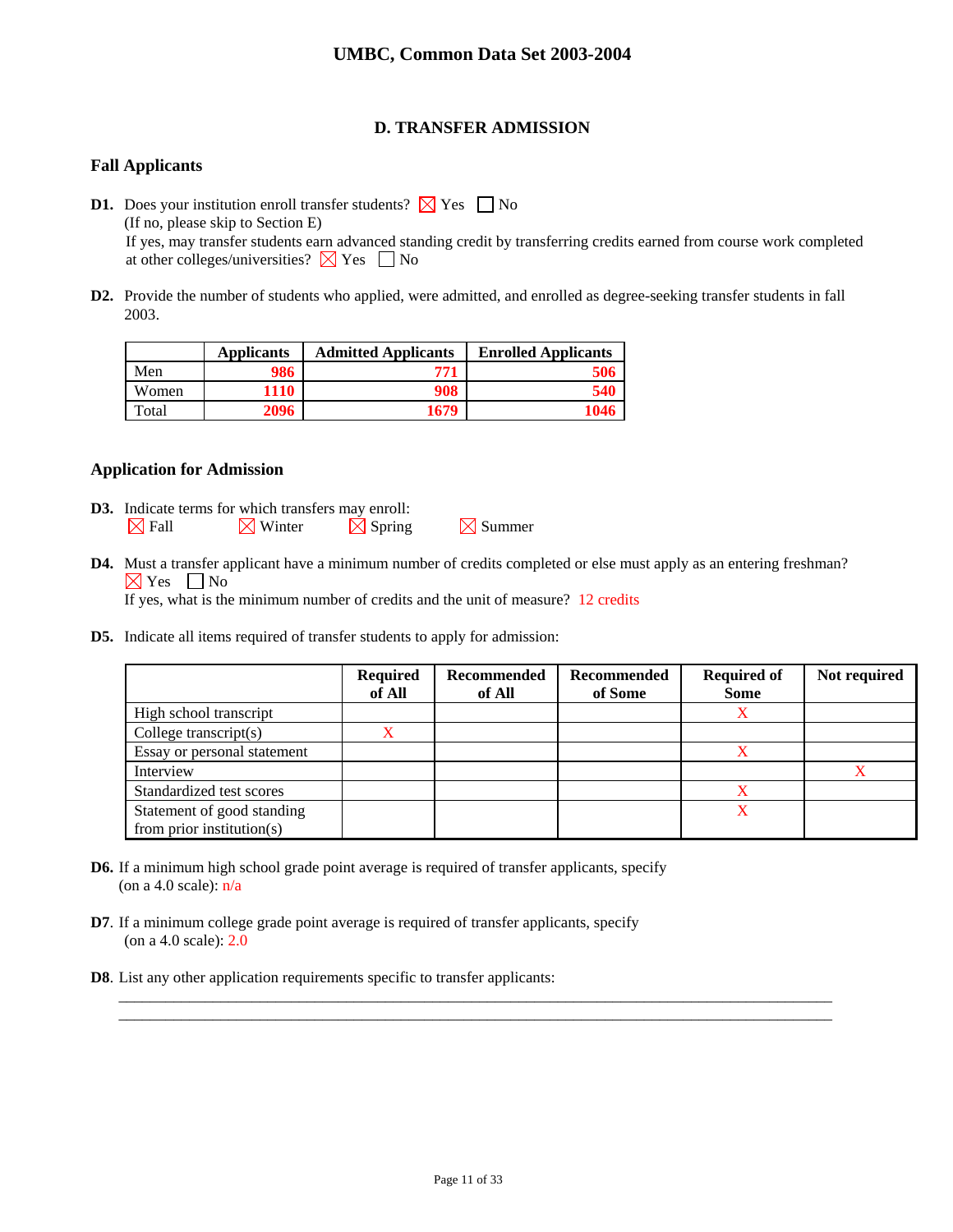**D9.** List application priority, closing, notification, and candidate reply dates for transfer students. If applications are reviewed on a continuous or rolling basis, place a check mark in the "Rolling admission" column.

|        | <b>Priority Date</b> | <b>Closing Date</b> | <b>Notification Date</b> | <b>Reply Date</b> | <b>Rolling</b><br><b>Admission</b> |
|--------|----------------------|---------------------|--------------------------|-------------------|------------------------------------|
| Fall   | March 1              | May $31$            |                          |                   |                                    |
| Winter |                      |                     |                          |                   |                                    |
| Spring | November 15          | December 15         |                          |                   |                                    |
| Summer |                      |                     |                          |                   |                                    |

\_\_\_\_\_\_\_\_\_\_\_\_\_\_\_\_\_\_\_\_\_\_\_\_\_\_\_\_\_\_\_\_\_\_\_\_\_\_\_\_\_\_\_\_\_\_\_\_\_\_\_\_\_\_\_\_\_\_\_\_\_\_\_\_\_\_\_\_\_\_\_\_\_\_\_\_\_\_\_\_\_\_\_\_\_\_\_\_\_ \_\_\_\_\_\_\_\_\_\_\_\_\_\_\_\_\_\_\_\_\_\_\_\_\_\_\_\_\_\_\_\_\_\_\_\_\_\_\_\_\_\_\_\_\_\_\_\_\_\_\_\_\_\_\_\_\_\_\_\_\_\_\_\_\_\_\_\_\_\_\_\_\_\_\_\_\_\_\_\_\_\_\_\_\_\_\_\_\_

|  |  |  |  | <b>D10.</b> Does an open admission policy, if reported, apply to transfer students? $\Box$ Yes $\boxtimes$ No |  |  |  |
|--|--|--|--|---------------------------------------------------------------------------------------------------------------|--|--|--|
|--|--|--|--|---------------------------------------------------------------------------------------------------------------|--|--|--|

**D11**. Describe additional requirements for transfer admission, if applicable:

### **Transfer Credit Policies**

- **D12.** Report the lowest grade earned for any course that may be transferred for credit: C- (D for MD CC)
- **D13.** Maximum number of credits or courses that may be transferred from a two-year institution: Number 60 Unit type \_\_\_\_\_\_\_\_\_\_\_\_
- **D14**. Maximum number of credits or courses that may be transferred from a four-year institution: Number 90 Unit type
- **D15.** Minimum number of credits that transfers must complete at your institution to earn an associate degree: \_\_\_\_\_\_\_\_\_\_\_\_
- **D16.** Minimum number of credits that transfers must complete at your institution to earn a bachelor's degree: 30

\_\_\_\_\_\_\_\_\_\_\_\_\_\_\_\_\_\_\_\_\_\_\_\_\_\_\_\_\_\_\_\_\_\_\_\_\_\_\_\_\_\_\_\_\_\_\_\_\_\_\_\_\_\_\_\_\_\_\_\_\_\_\_\_\_\_\_\_\_\_\_\_\_\_\_\_\_\_\_\_\_\_\_\_\_\_\_\_\_ \_\_\_\_\_\_\_\_\_\_\_\_\_\_\_\_\_\_\_\_\_\_\_\_\_\_\_\_\_\_\_\_\_\_\_\_\_\_\_\_\_\_\_\_\_\_\_\_\_\_\_\_\_\_\_\_\_\_\_\_\_\_\_\_\_\_\_\_\_\_\_\_\_\_\_\_\_\_\_\_\_\_\_\_\_\_\_\_\_

**D17.** Describe other transfer credit policies: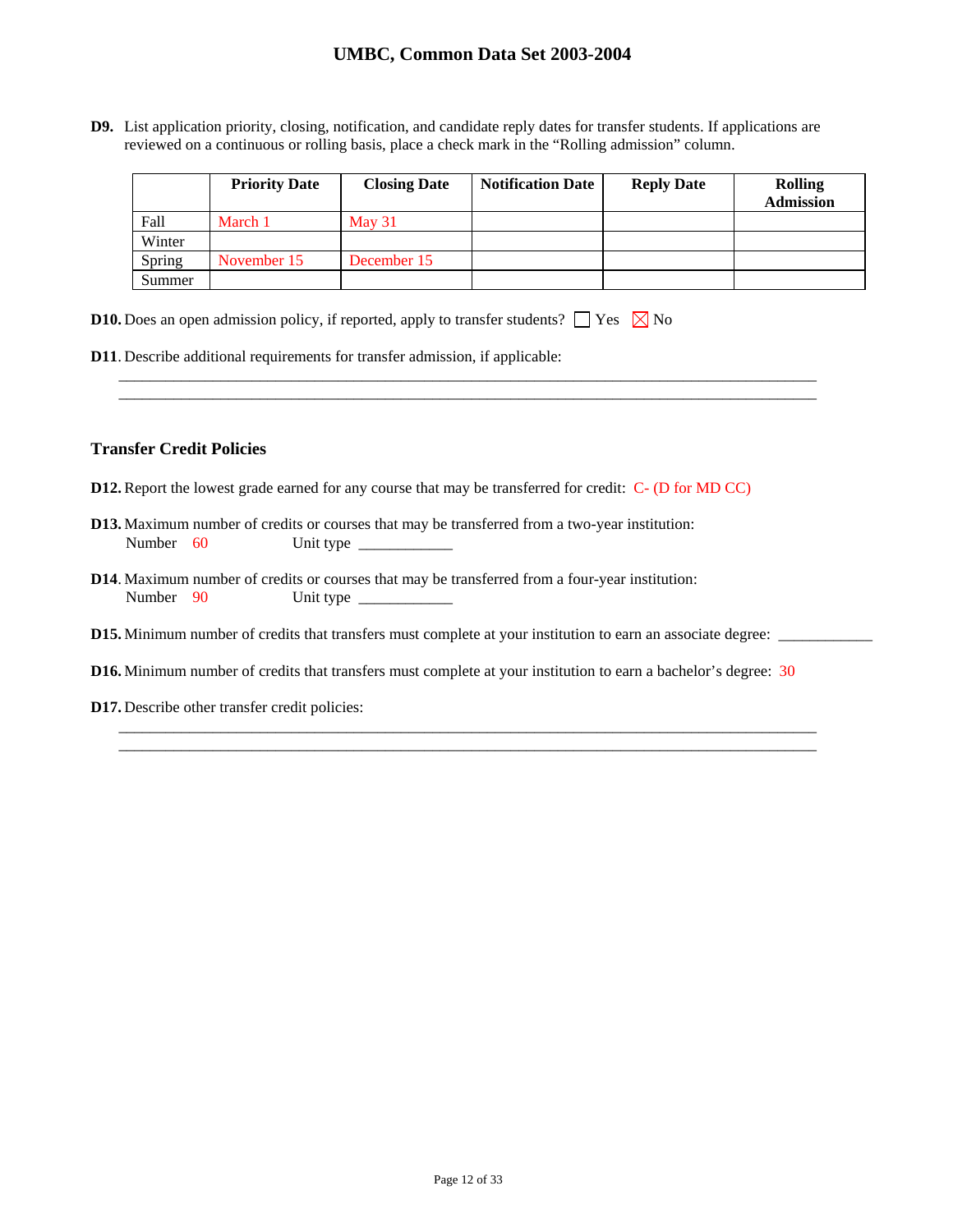## **E. ACADEMIC OFFERINGS AND POLICIES**

- **E1. Special study options:** Identify those programs available at your institution. Refer to the glossary for definitions.
	- $\Box$  Accelerated program  $\boxtimes$  Honors program
	- $\boxtimes$  Cooperative (work-study) program  $\boxtimes$  Independent study
	- $\Box$  Cross-registration  $\Box$  Internships
	-
	- Double major  $\boxtimes$  Student-designed major
	- Dual enrollment  $\boxtimes$  Study abroad
	- English as a Second Language (ESL)  $\boxtimes$  Teacher certification program
	- $\times$  Exchange student program (domestic)  $\Box$  Weekend college
	- External degree program
	- $\Box$  Other (specify):
- 
- 
- Distance learning  $\Box$  Liberal arts/career combination
	-
	-
	-
	-
- **E2. Has been removed from the CDS.**
- **E3. Areas in which all or most students are required to complete some course work prior to graduation:** 
	- $\boxtimes$  Arts/fine arts  $\boxtimes$  Humanities
	- $\Box$  Computer literacy  $\boxtimes$  Mathematics
	- $\boxtimes$  English (including composition)  $\Box$  Philosophy
	-
	-
	- Other (describe):
- 
- 
- 
- $\boxtimes$  Foreign languages  $\boxtimes$  Sciences (biological or physical)
- $\Box$  History  $\Box$  Social science

## **Library Collections**

Report the number of holdings at the end of the 2002-03 fiscal year for each of the categories below. Refer to the Academic Libraries Survey, Section D "Library Collections," lines 22-26, column 2 for corresponding equivalents.

**E4.** Books, serial backfiles, and other paper materials (including government documents) [line 22]: 938,653

- **E5**. Current serial subscriptions [line 26]: 4,302
- **E6.** Microforms [line 24]: 1,078,767
- **E7.** Audiovisual materials [line 25]: 1,925,000
- **E8.** E-Books [line 23]: 2,800

## **F. STUDENT LIFE**

### **F1. Percentages of first-time, first-year (freshman) students and all degree-seeking undergraduates enrolled in fall 2003 who fit the following categories:**

|                                                                              | First-time, first-year | Undergraduates |
|------------------------------------------------------------------------------|------------------------|----------------|
|                                                                              | (freshman) students    |                |
| Percent who are from out of state (exclude international/nonresident aliens) | 12%                    | 8%             |
| Percent of men who join fraternities                                         | 3%                     | 4%             |
| Percent of women who join sororities                                         | 3%                     | 4%             |
| Percent who live in college-owned, -operated, or -affiliated housing         | 72%                    | 33%            |
| Percent who live off campus or commute                                       | 28%                    | 67%            |
| Percent of students age 25 and older                                         | $0\%$                  | 15%            |
| Average age of full-time students                                            | 18                     | 21             |
| Average age of all students (full- and part-time)                            | 18                     | 23             |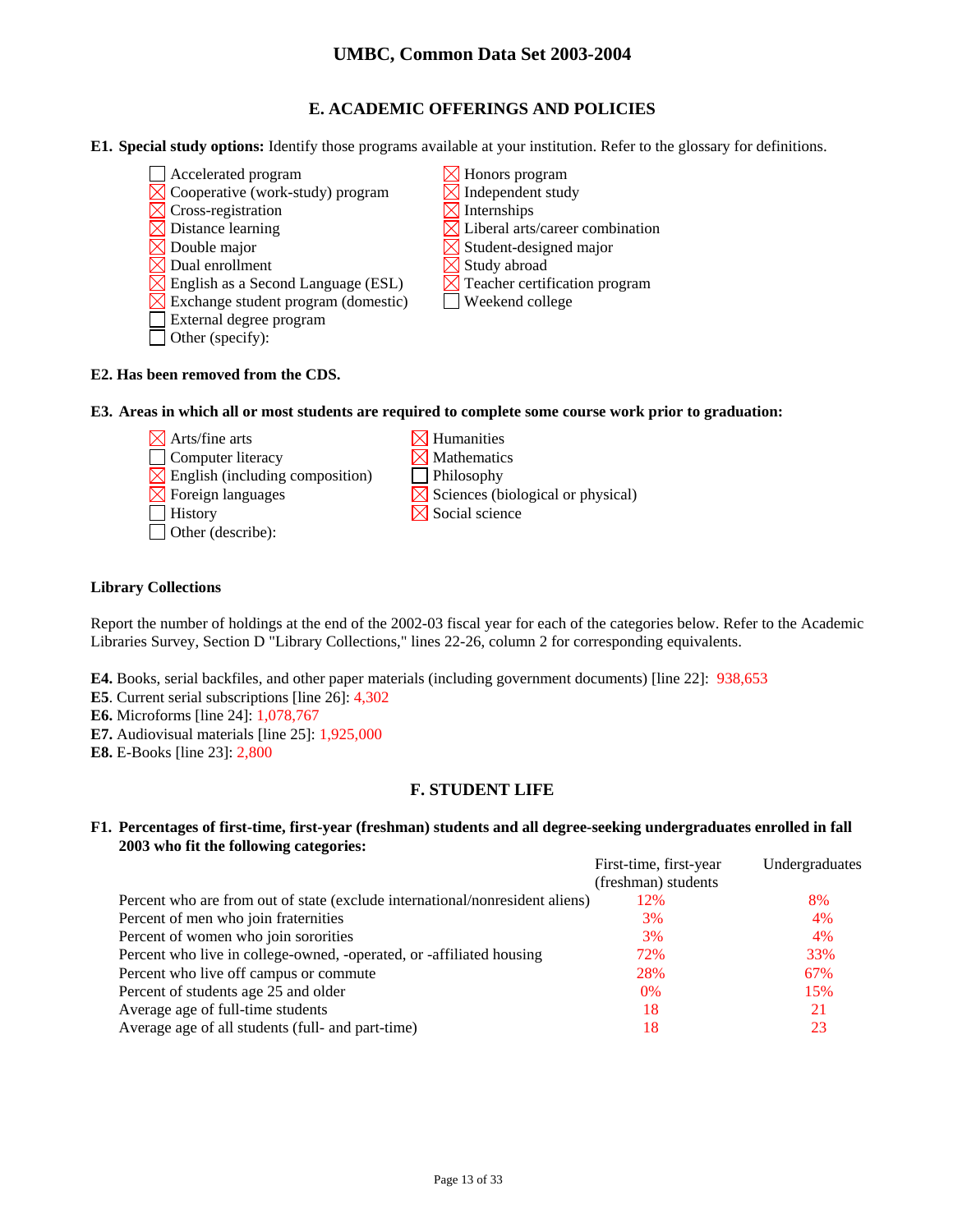**F2. Activities offered** Identify those programs available at your institution.

| $\boxtimes$ Choral groups     | Marching band               | $\boxtimes$ Student government       |
|-------------------------------|-----------------------------|--------------------------------------|
| $\boxtimes$ Concert band      | $\boxtimes$ Music ensembles | $\boxtimes$ Student newspaper        |
| $\boxtimes$ Dance             | $\times$ Musical theater    | $\boxtimes$ Student-run film society |
| $\boxtimes$ Drama/theater     | $\times$ Opera              | $\boxtimes$ Symphony orchestra       |
| $\boxtimes$ Jazz band         | $\boxtimes$ Pep band        | Television station                   |
| $\boxtimes$ Literary magazine | $\boxtimes$ Radio station   | Yearbook                             |

**F3. ROTC** (program offered in cooperation with Reserve Officers' Training Corps)

| Army ROTC is offered:<br>On campus<br>$\boxtimes$ At cooperating institution (name): John's Hopkins                                          |
|----------------------------------------------------------------------------------------------------------------------------------------------|
| Naval ROTC is offered:<br>On campus<br>At cooperating institution (name):                                                                    |
| Air Force ROTC is offered:<br>On campus<br>$\boxtimes$ At cooperating institution (name): John's Hopkins                                     |
| <b>F4. Housing:</b> Check all types of college-owned, -operated, or -affiliated housing available for undergraduates at your<br>institution. |

institution.

| $\boxtimes$ Coed dorms                                                         | Special housing for disabled students             |
|--------------------------------------------------------------------------------|---------------------------------------------------|
| $\Box$ Men's dorms                                                             | $\Box$ Special housing for international students |
| Women's dorms                                                                  | Fraternity/sorority housing                       |
| Apartments for married students                                                | $\Box$ Cooperative housing                        |
| $\boxtimes$ Apartments for single students                                     |                                                   |
| $\boxtimes$ Other housing options (specify): same gender floors, honors floors |                                                   |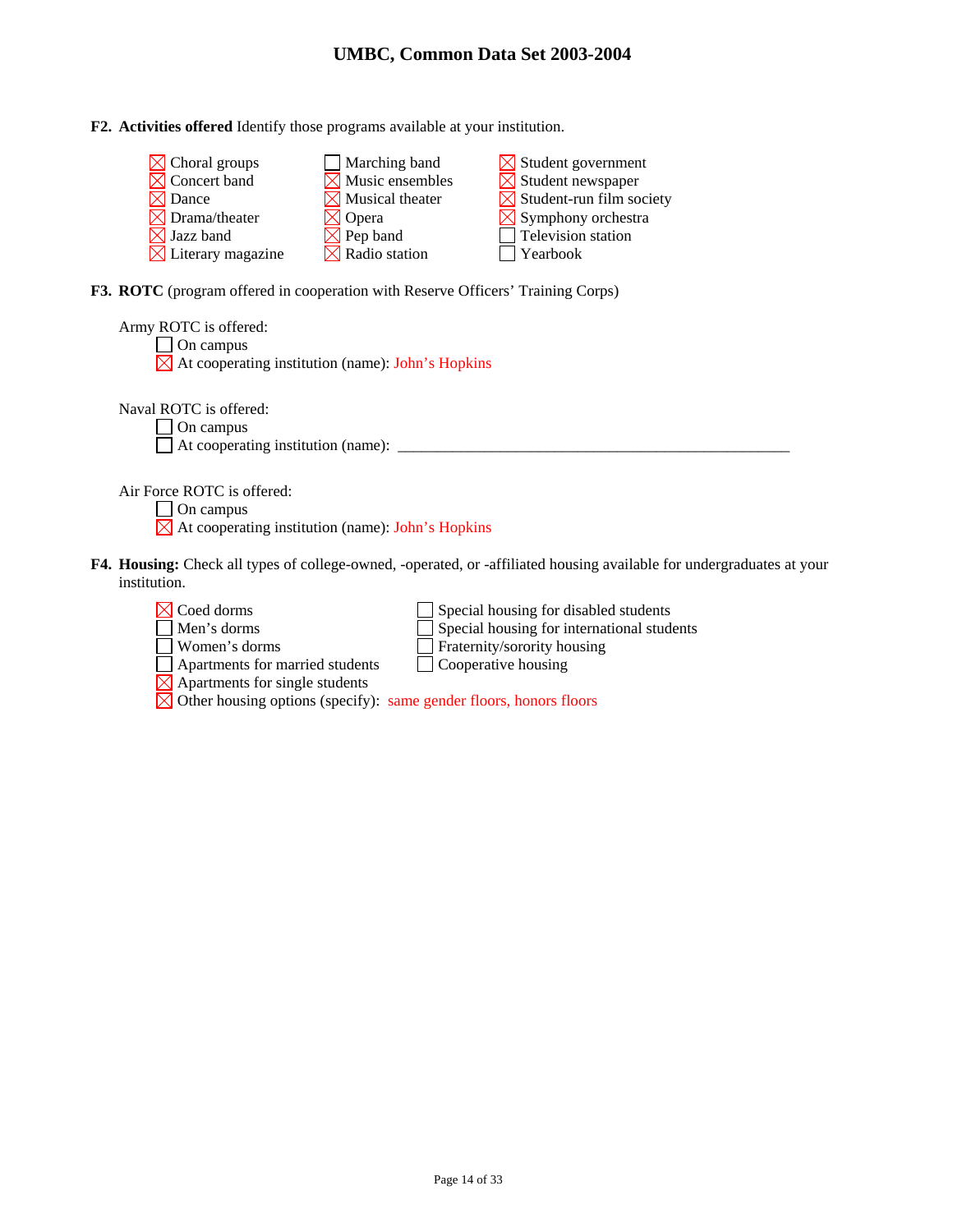## **G. ANNUAL EXPENSES**

#### **Provide 2004-2005 academic year costs of attendance for the following categories that are applicable to your institution.**

Check here if your institution's 2004-2005 academic year costs of attendance are not available at this time and provide an approximate date (i.e., month/day) when your institution's final 2004-2005 academic year costs of attendance will be available:

### **G1. Undergraduate full-time tuition, required fees, room and board**

List the typical tuition, required fees, and room and board for a full-time undergraduate student for the FULL 2004-2005 academic year (30 semester hours or 45 quarter hours for institutions that derive annual tuition by multiplying credit hour cost by number of credits). A full academic year refers to the period of time generally extending from September to June; usually equated to two semesters, two trimesters, three quarters, or the period covered by a four-one-four plan. Room and board is defined as double occupancy and 19 meals per week or the maximum meal plan. **Required fees** include only charges that all full-time students must pay that are *not* included in tuition (e.g., registration, health, or activity fees.) Do *not* include optional fees (e.g., parking, laboratory use).

|                             | <b>FIRST-YEAR</b> | <b>UNDERGRADUATES</b> |
|-----------------------------|-------------------|-----------------------|
| PRIVATE INSTITUTION         |                   |                       |
| Tuition:                    |                   |                       |
| PUBLIC INSTITUTION          |                   |                       |
| Tuition:                    |                   |                       |
| In-district:                |                   |                       |
|                             |                   | 6,120                 |
| In-state (out-of-district): |                   |                       |
|                             |                   | 13,720                |
| Out-of-state:               |                   |                       |
| <b>NONRESIDENT ALIEN:</b>   |                   | 13,720                |
| Tuition:                    |                   |                       |
| <b>REQUIRED FEES:</b>       |                   | 1,900                 |
|                             |                   |                       |
| <b>ROOM AND BOARD:</b>      |                   | 7,620                 |
| (on-campus)                 |                   |                       |
| <b>ROOM ONLY:</b>           |                   | 4,650                 |
| (on-campus)                 |                   |                       |
| <b>BOARD ONLY:</b>          |                   | 2,970                 |
| (on-campus meal plan)       |                   |                       |

Comprehensive tuition and room and board fee (if your college cannot provide separate tuition and room and board fees): \_\_\_\_\_\_\_\_\_\_\_\_\_\_\_\_\_\_\_\_\_\_\_

Other:

| G2. Number of credits per term a student can take for the stated full-time tuition       | 12 minimum          | maximum        |
|------------------------------------------------------------------------------------------|---------------------|----------------|
| G3. Do tuition and fees vary by year of study (e.g., sophomore, junior, senior)?         | $\vert \ \vert$ Yes | $\boxtimes$ No |
| G4. If tuition and fees vary by undergraduate instructional program, describe briefly: _ |                     |                |

 $\mathcal{L}_\text{max}$  , and the contribution of the contribution of the contribution of the contribution of the contribution of the contribution of the contribution of the contribution of the contribution of the contribution of t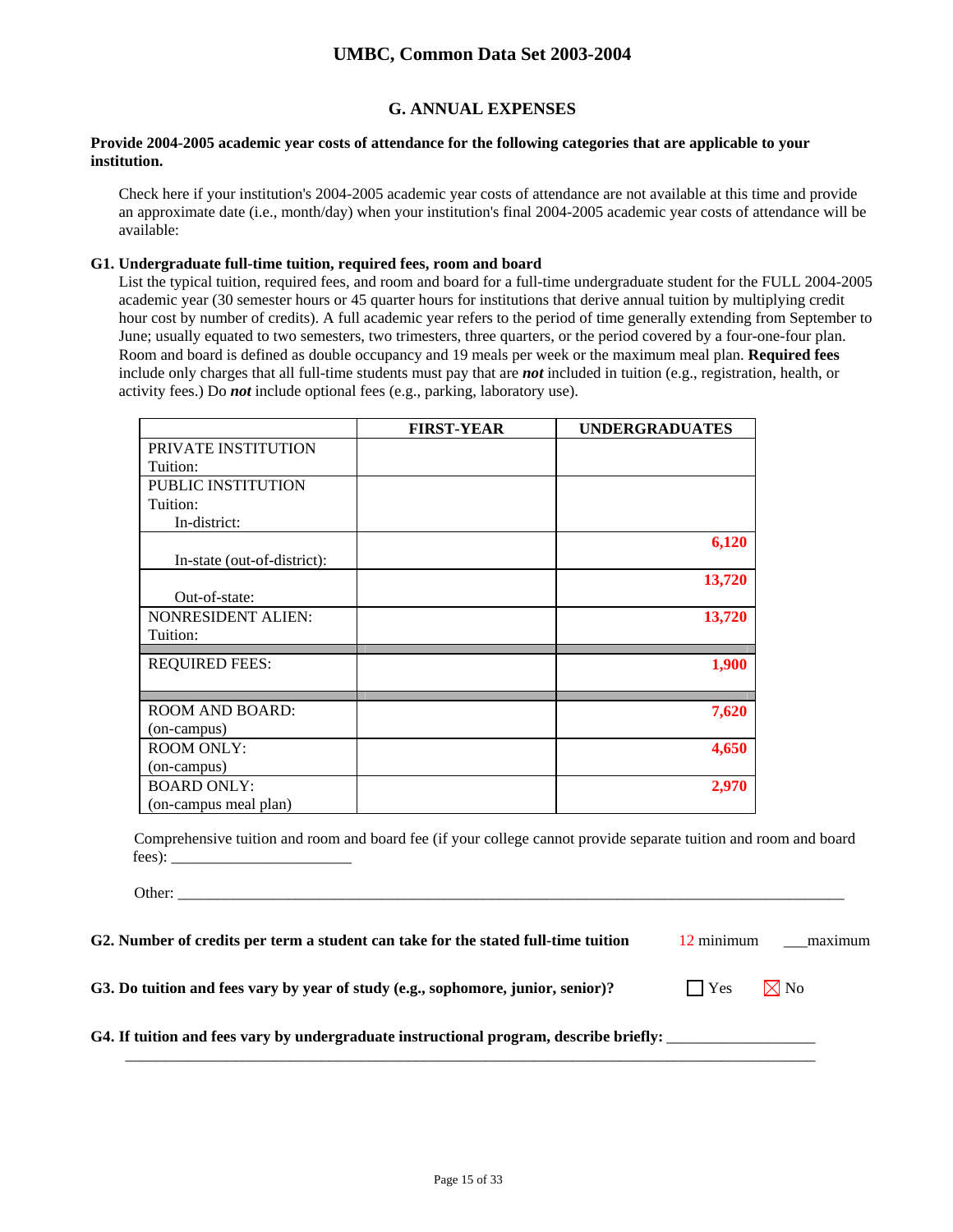|                     | <b>Residents</b> | <b>Commuters</b><br>(living at home) | <b>Commuters</b><br>(not living at<br>home) |
|---------------------|------------------|--------------------------------------|---------------------------------------------|
| Books and supplies: | 1,000            | 1,000                                | 1,000                                       |
| Room only:          |                  |                                      | 8,021                                       |
| Board only:         |                  | 1,500                                | 3,269                                       |
| Transportation:     | 600              | 2,500                                | 2,500                                       |
| Other expenses:     | 1,446            | 1,446                                | 1.446                                       |

## **G5. Provide the estimated expenses for a typical full-time undergraduate student:**

## **G6. Undergraduate per-credit-hour charges:**

| <b>PRIVATE INSTITUTIONS:</b>        |     |
|-------------------------------------|-----|
| PUBLIC INSTITUTIONS<br>In-district: |     |
| In-state (out-of-district):         | 255 |
| Out-of-state:                       | 571 |
| <b>NONRESIDENT ALIENS:</b>          | 57  |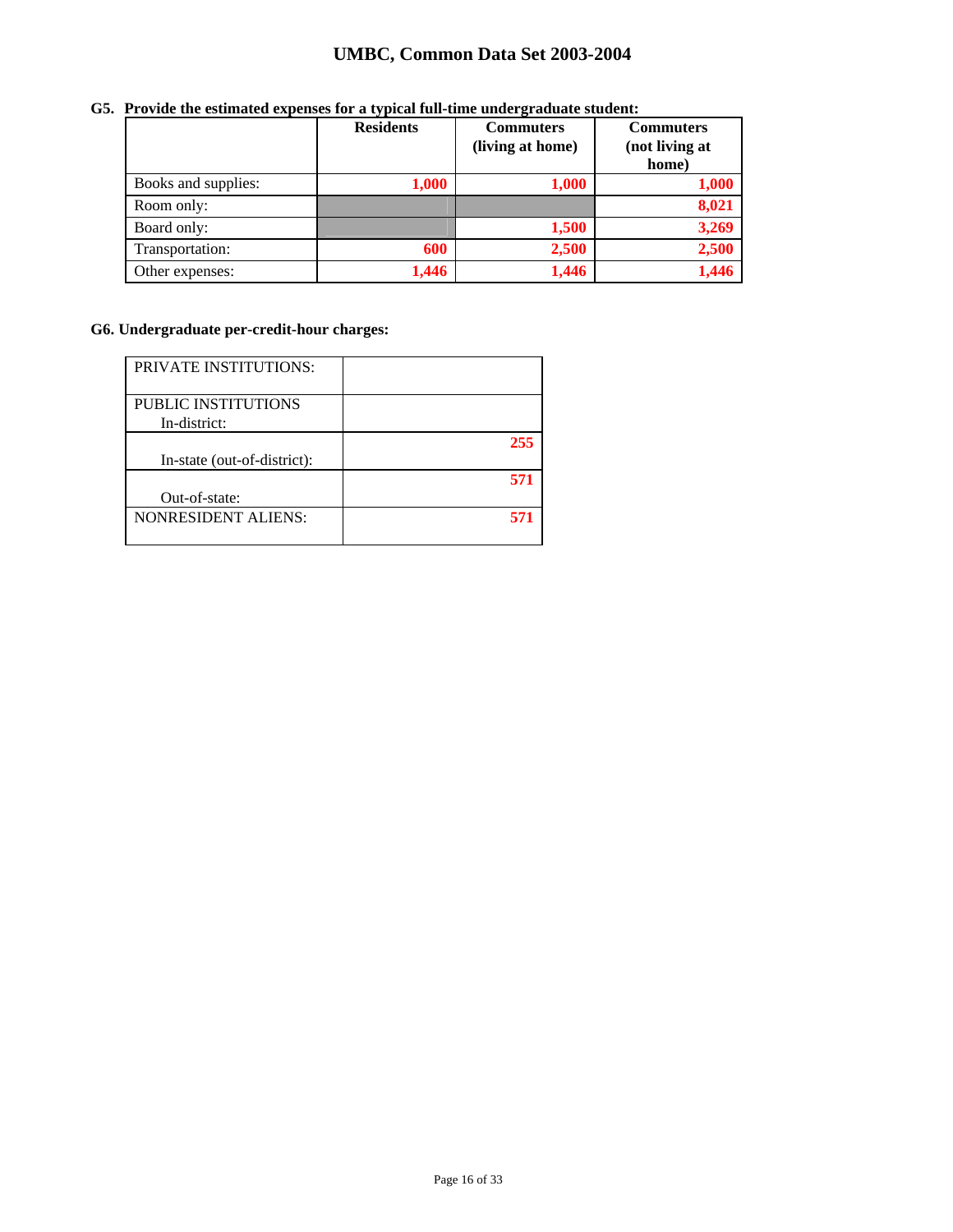## **H. FINANCIAL AID**

### **Please refer to the following financial aid definitions when completing Section H.**

**Financial aid applicant:** Any applicant who submits **any one of** the institutionally required financial aid applications/forms, such as the FAFSA.

**Indebtedness:** Aggregate dollar amount borrowed through any loan programs (federal, state, subsidized, unsubsidized, private, etc.; excluding parent loans) while the student was enrolled at an institution. Student loans co-signed by a parent are assumed to be the responsibility of the student and **should** be included.

**Institutional and external funds**: Endowment, alumni, or external monies for which the institution determines the recipient or the dollar amount awarded.

**Financial need:** As determined by your institution using the federal methodology and/or your institution's own standards.

**Need-based aid:** College-funded or college-administered award from institutional, state, federal, or other sources for which a student must have financial need to qualify. This includes both institutional and noninstitutional student aid (grants, jobs, and loans).

**Need-based scholarship or grant aid:** Scholarships and grants from institutional, state, federal, or other sources for which a student must have financial need to qualify.

**Need-based self-help aid:** Loans and jobs from institutional, state, federal, or other sources for which a student must demonstrate financial need to qualify.

**Non-need-based scholarship or grant aid:** Scholarships and grants, gifts, or merit-based aid from institutional, state, federal, or other sources (including unrestricted funds or gifts and endowment income) awarded solely on the basis of academic achievement, merit, or any other non-need-based reason. When reporting questions H1 and H2, non-need-based aid that is used to meet need should be counted as need-based aid.

**Note: Suggested order of precedence for counting non-need money as need-based:** 

Non-need institutional grants Non-need tuition waivers Non-need athletic awards Non-need federal grants Non-need state grants Non-need outside grants Non-need student loans Non-need parent loans Non-need work

**Non-need-based self-help aid:** Loans and jobs from institutional, state, or other sources for which a student need not demonstrate financial need to qualify.

**Scholarships/grants from external sources:** Monies received from outside (private) sources that the student brings with them (e.g., Kiwanis, National Merit scholarships). The institution may process paperwork to receive the dollars, but it has no role in determining the recipient or the dollar amount awarded.

**Work study and employment**: Federal and state work study aid, and any employment packaged by your institution in financial aid awards.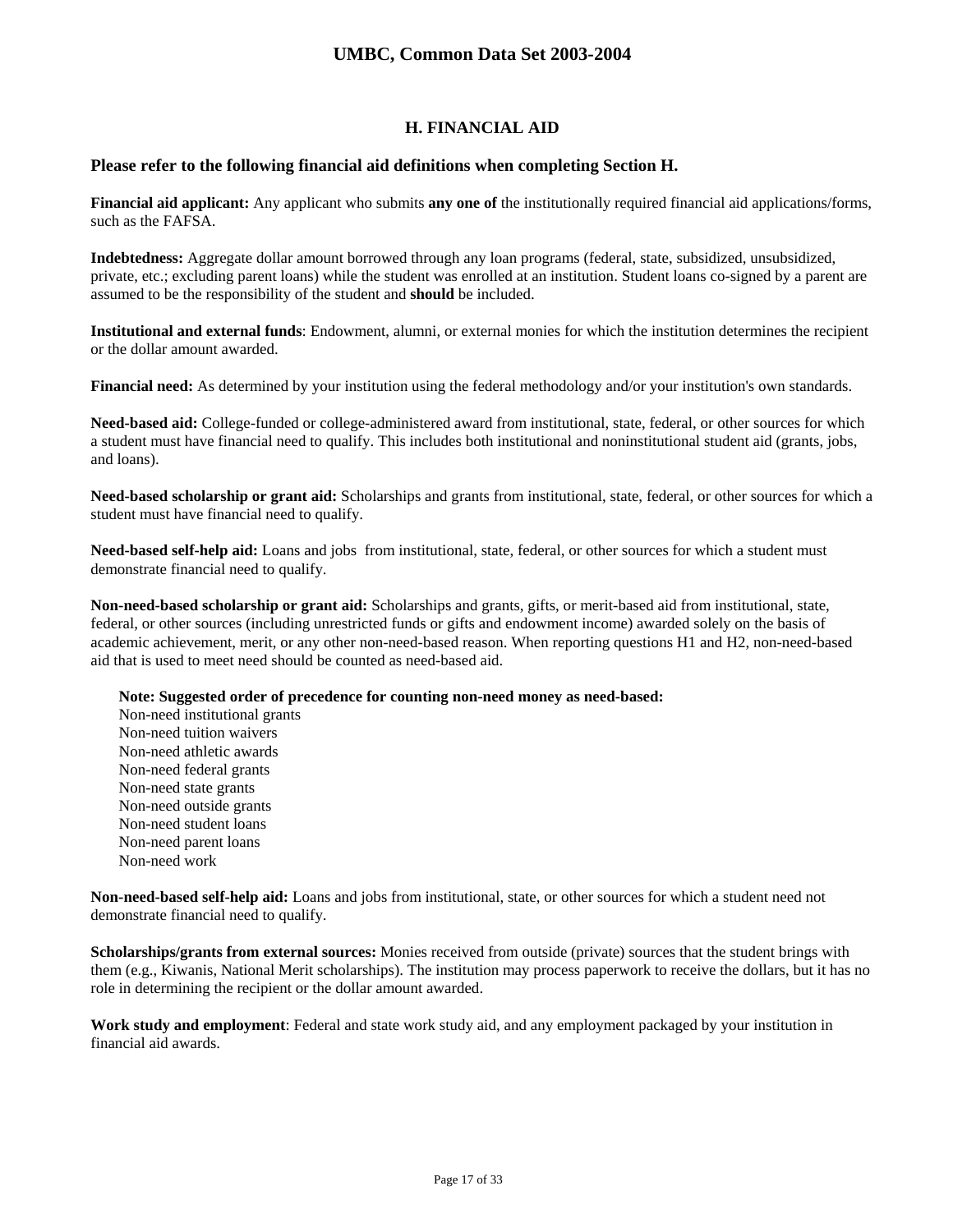### **Aid Awarded to Enrolled Undergraduates**

**H1.** Enter total dollar amounts **awarded** to enrolled full-time and less than full-time degree-seeking undergraduates **(using the same cohort reported in CDS Question B1, "total degree-seeking" undergraduates)** in the following categories. (Note: If the data being reported are final figures for the 2002-2003 academic year (see the next item below), use the 2002-2003 academic year's CDS Question B1 cohort.) Include aid awarded to international students (i.e., those not qualifying for federal aid). **Aid that is non-need-based but that was used to meet need should be reported in the need-based aid column. (For a suggested order of precedence in assigning categories of aid to cover need, see the entry for "non-need-based scholarship or grant aid" on the last page of the definitions section.)** 

Indicate the academic year for which data are reported for **items H1**, **H2**, **H2A**, and **H6** below:  $\Box$  2003-2004 estimated or  $\boxtimes$  2002-2003 final

Which needs-analysis methodology does your institution use in awarding institutional aid? **(Formerly H3)**   $X$  Federal methodology (FM)

\_\_\_ Institutional methodology (IM)

\_\_\_ Both FM and IM

|                                                                                                                                                                                              | <b>Need-based</b><br>(Include non-need-based<br>aid use to meet need.) | Non-need-based<br>(Exclude non-need-based<br>aid use to meet need.) |
|----------------------------------------------------------------------------------------------------------------------------------------------------------------------------------------------|------------------------------------------------------------------------|---------------------------------------------------------------------|
|                                                                                                                                                                                              | \$                                                                     | \$                                                                  |
| <b>Scholarships/Grants</b>                                                                                                                                                                   |                                                                        |                                                                     |
| Federal                                                                                                                                                                                      | 6,009,111                                                              | 582,946                                                             |
| State (i.e., all states, not only the state in<br>which your institution is located)                                                                                                         | 3,532,500                                                              | 2,002,212                                                           |
| Institutional (endowment, alumni, or<br>other institutional awards) and external<br>funds awarded by the college excluding<br>athletic aid and tuition waivers (which are<br>reported below) | 944,427                                                                | 8,402,375                                                           |
| Scholarships/grants from external sources<br>(e.g., Kiwanis, National Merit) not<br>awarded by the college                                                                                   | n/a                                                                    | 4,251,200                                                           |
| <b>Total Scholarships/Grants</b>                                                                                                                                                             | 10,486,038                                                             | 17,934,167                                                          |
| <b>Self-Help</b>                                                                                                                                                                             |                                                                        |                                                                     |
| Student loans from all sources (excluding<br>parent loans)                                                                                                                                   | 10,344,526                                                             | 10,545,758                                                          |
| Federal Work-Study                                                                                                                                                                           | 164,186                                                                | n/a                                                                 |
| State and other (e.g., institutional) work-<br>study/employment (Note: Excludes<br>Federal Work-Study captured above.)                                                                       | n/a                                                                    | n/a                                                                 |
| <b>Total Self-Help</b>                                                                                                                                                                       | 10,508,712                                                             | 10,545,758                                                          |
| <b>Parent Loans</b>                                                                                                                                                                          | n/a                                                                    | 5,061,225                                                           |
| <b>Tuition Waivers</b><br>Note: Reporting is optional. Report tuition<br>waivers in this row if you choose to report<br>them. Do not report tuition waivers<br>elsewhere.                    | n/a                                                                    | 823,124                                                             |
| <b>Athletic Awards</b>                                                                                                                                                                       | n/a                                                                    | 2,695,434                                                           |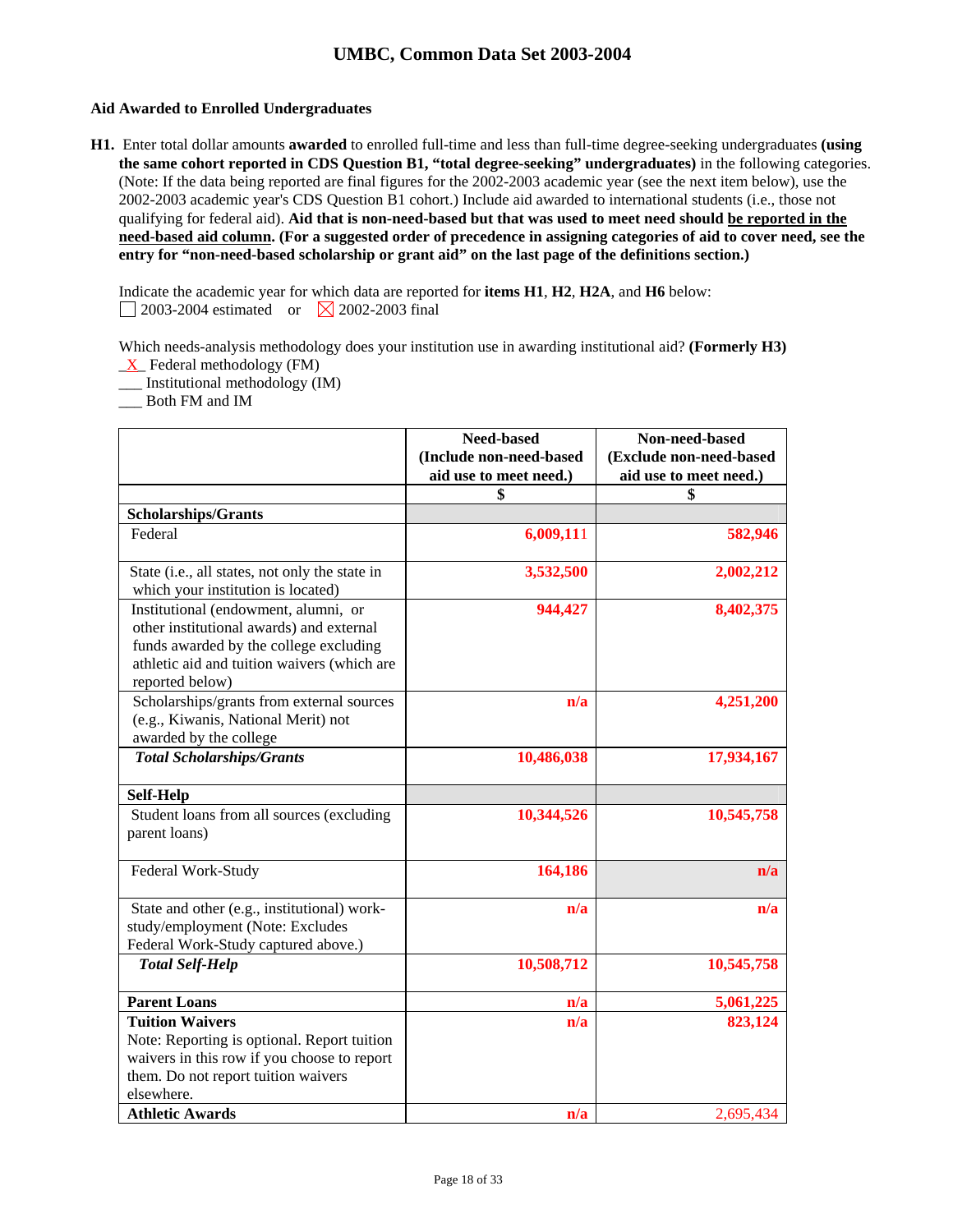**H2. Number of Enrolled Students Awarded Aid:** List the number of degree-seeking full-time and less-than-full-time undergraduates who applied for and were awarded financial aid from any source. **Aid that is non-need-based but that**  was used to meet need should be counted as need-based aid. Numbers should reflect the cohort awarded the dollars reported in H1. Note: In the chart below, students may be counted in more than one row, and full-time freshmen should also be counted as full-time undergraduates.

|                                                                                                                                                      | <b>First-time</b><br><b>Full-time</b> | <b>Full-time</b><br>Undergrad | <b>Less Than</b><br><b>Full-time</b> |
|------------------------------------------------------------------------------------------------------------------------------------------------------|---------------------------------------|-------------------------------|--------------------------------------|
|                                                                                                                                                      | Freshmen                              | (Incl. Fresh)                 | Undergrad                            |
| Number of degree-seeking undergraduate students (CDS Item B1 if<br>a)                                                                                | 1356                                  | 7774                          | 1564                                 |
| reporting on Fall 2003 cohort)                                                                                                                       |                                       |                               |                                      |
| Number of students in line a who applied for need-based financial aid<br>b)                                                                          | 1085                                  | 6219                          | 1251                                 |
| Number of students in line <b>b</b> who were determined to have financial need<br>$\mathbf{c})$                                                      | 905                                   | 5161                          | 1038                                 |
| Number of students in line c who were awarded any financial aid<br>d)                                                                                | 724                                   | 4129                          | 830                                  |
| Number of students in line d who were awarded any need-based<br>e)                                                                                   | 369                                   | 2800                          | 423                                  |
| scholarship or grant aid                                                                                                                             |                                       |                               |                                      |
| Number of students in line d who were awarded any need-based self-help<br>f)                                                                         | 626                                   | 3687                          | 737                                  |
| aid                                                                                                                                                  |                                       |                               |                                      |
| Number of students in line d who were awarded any non-need-based<br>g)                                                                               | 357                                   | 1627                          | 439                                  |
| scholarship or grant aid                                                                                                                             |                                       |                               |                                      |
| Number of students in line d whose need was fully met (exclude PLUS<br>h)                                                                            | 521                                   | 2973                          | 598                                  |
| loans, unsubsidized loans, and private alternative loans)                                                                                            |                                       |                               |                                      |
| On average, the percentage of need that was met of students who were<br>$\mathbf{i}$                                                                 |                                       |                               |                                      |
| awarded any need-based aid. Exclude any aid that was awarded in excess                                                                               |                                       |                               |                                      |
| of need as well as any resources that were awarded to replace EFC                                                                                    | 60%                                   | 60%                           | 50%                                  |
| (PLUS loans, unsubsidized loans, and private alternative loans)                                                                                      |                                       |                               |                                      |
| The average financial aid package of those in line <b>d.</b> Exclude any<br>$\overline{1}$                                                           |                                       |                               |                                      |
| resources that were awarded to replace EFC (PLUS loans, unsubsidized                                                                                 |                                       |                               |                                      |
| loans, and private alternative loans)                                                                                                                | \$6023                                | \$6023                        | \$4336                               |
| Average need-based scholarship or grant award of those in line e<br>$\bf k$ )                                                                        | \$3677                                | \$3677                        | \$1617                               |
|                                                                                                                                                      |                                       |                               |                                      |
| Average need-based self-help award (excluding PLUS loans,<br>$\overline{1}$<br>unsubsidized loans, and private alternative loans) of those in line f | \$3895                                | \$3895                        | \$3349                               |
|                                                                                                                                                      |                                       |                               |                                      |
| m) Average need-based loan (excluding PLUS loans, unsubsidized loans,<br>and private alternative loans) of those in line f who were awarded a need-  |                                       |                               |                                      |
| based loan                                                                                                                                           | \$2523                                | \$4404                        | \$3600                               |
|                                                                                                                                                      |                                       |                               |                                      |

**H2A. Number of Enrolled Students Awarded Non-need-based Scholarships and Grants:** List the number of degreeseeking full-time and less-than-full-time undergraduates who had no financial need and who were awarded institutional—not external—non-need-based scholarship or grant aid. Numbers should reflect the cohort awarded the dollars reported in H1. Note: In the chart below, students may be counted in more than one row, and full-time freshmen should also be counted as full-time undergraduates.

|          |                                                                            | <b>First-time</b> | <b>Full-time</b> | <b>Less Than</b> |
|----------|----------------------------------------------------------------------------|-------------------|------------------|------------------|
|          |                                                                            | <b>Full-time</b>  | Undergrad        | <b>Full-time</b> |
|          |                                                                            | Freshmen          | (Incl. Fresh)    | Undergrad        |
| n)       | Number of students in line <b>a</b> who had no financial need and who were | 226               | 1306             | <b>263</b>       |
|          | awarded institutional non-need-based scholarship or grant aid (exclude     |                   |                  |                  |
|          | those who were awarded athletic awards and tuition benefits)               |                   |                  |                  |
| $\Omega$ | Average dollar amount of institutional non-need-based scholarship and      |                   |                  |                  |
|          | grant aid awarded to students in line <b>n</b>                             | \$6341            | \$6341           | \$5009           |
| p)       | Number of students in line a who were awarded an institutional non-        | 96                | 302              | 42               |
|          | need-based athletic scholarship or grant                                   |                   |                  |                  |
| q)       | Average dollar amount of institutional non-need-based athletic             |                   |                  |                  |
|          | scholarships and grants awarded to students in line <b>p</b>               | \$8925            | \$8925           | \$3481           |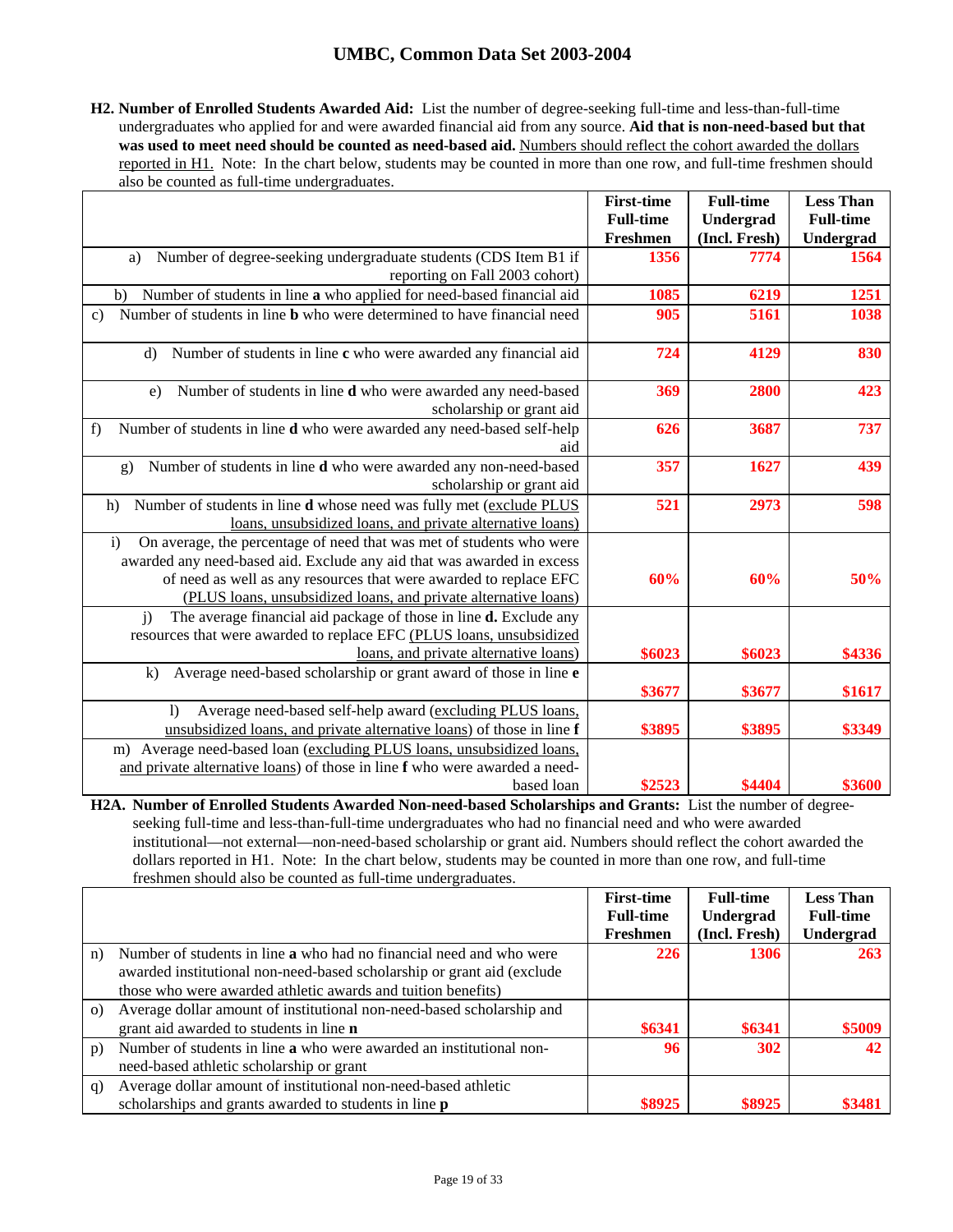**H3:** Incorporated into H1 above.

- **H4.** Provide the percentage of the 2003 undergraduate class who graduated between July 1, 2002 and June 30, 2003 and borrowed at any time through any loan programs (federal, state, subsidized, unsubsidized, private, etc.; exclude parent loans). Include only students who borrowed while enrolled at your institution. 29%
- **H5.** Report the average per-borrower cumulative undergraduate indebtedness of those in line H4. Do not include money borrowed at other institutions: \$14,500

**Aid to Undergraduate Degree-seeking Nonresident Aliens** (Note: Report numbers and dollar amounts for the same academic year checked in item H1.)

- **H6.** Indicate your institution's policy regarding institutional scholarship and grant aid for undergraduate degree-seeking nonresident aliens:
	- Institutional need-based scholarship or grant aid is available
	- Institutional non-need-based scholarship or grant aid is available
	- $\boxtimes$ Institutional scholarship and grant aid is not available

If institutional financial aid is available for undergraduate degree-seeking nonresident aliens, provide the number of undergraduate degree-seeking nonresident aliens who were awarded need-based or non-need-based aid:

Average dollar amount of institutional financial aid awarded to undergraduate degree-seeking nonresident aliens:  $\frac{\S}{}$ 

Total dollar amount of institutional financial aid awarded to undergraduate degree-seeking nonresident aliens:  $\mathbb S$ 

## **Process for First-Year/Freshman Students**

**H7.** Check off all financial aid forms domestic first-year (freshman) financial aid applicants must submit:

| $\boxtimes$ | <b>FAFSA</b>                                         |
|-------------|------------------------------------------------------|
|             | Institution's own financial aid form                 |
|             | <b>CSS/Financial Aid PROFILE</b>                     |
|             | State aid form                                       |
|             | Noncustodial (Divorced/Separated) Parent's Statement |
|             | Business/Farm Supplement                             |
|             | Other:                                               |

**H8.** Check off all financial aid forms nonresident alien first-year financial aid applicants must submit:

| Institution's own financial aid form        |
|---------------------------------------------|
| CSS/Financial Aid PROFILE                   |
| Foreign Student's Financial Aid Application |
| Foreign Student's Certification of Finances |
| Other:                                      |

**H9.** Indicate filing dates for first-year (freshman) students:

Priority date for filing required financial aid forms: February  $15<sup>th</sup>$ Deadline for filing required financial aid forms: No deadline for filing required forms (applications processed on a rolling basis): \_\_\_\_\_\_\_\_\_\_\_\_\_\_\_\_\_\_\_\_\_\_\_\_\_\_\_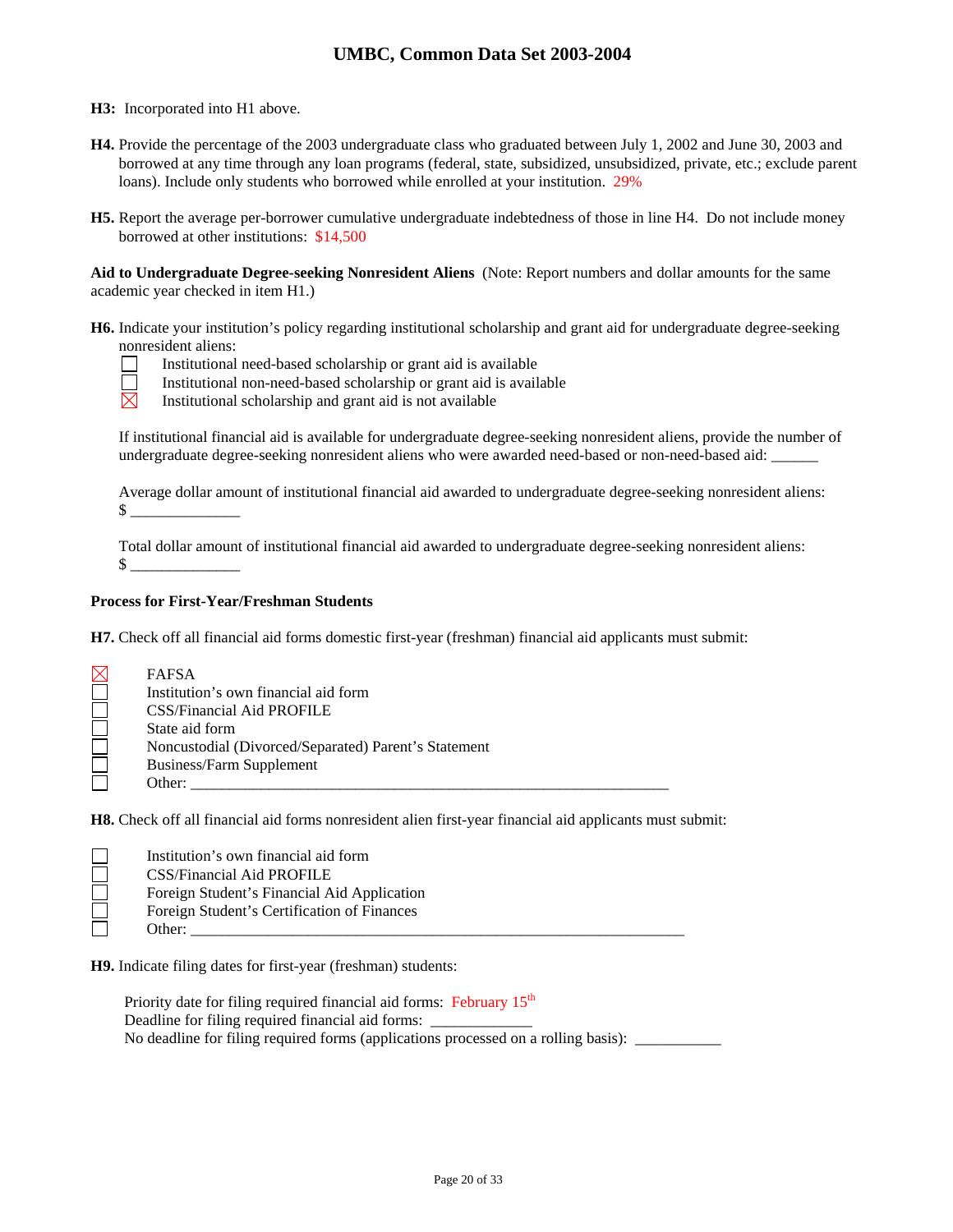**H10.** Indicate notification dates for first-year (freshman) students (answer a or b):

- a.) Students notified on or about (date): \_\_\_\_\_\_\_\_\_\_\_\_\_
- b.) Students notified on a rolling basis:  $yes/no$  If yes, starting date: March  $15<sup>th</sup>$

### **H11.** Indicate reply dates:

Students must reply by (date): \_\_\_\_\_\_\_\_\_\_\_\_\_\_ or within 2 weeks of notification.

## **Types of Aid Available**

Please check off all types of aid available to undergraduates at your institution:

**H12.** Loans

|    | FEDERAL DIRECT STUDENT LOAN PROGRAM (DIRECT LOAN)<br>Direct Subsidized Stafford Loans<br>Direct Unsubsidized Stafford Loans<br>Direct PLUS Loans     |  |  |  |  |
|----|------------------------------------------------------------------------------------------------------------------------------------------------------|--|--|--|--|
| XX | FEDERAL FAMILY EDUCATION LOAN PROGRAM (FFEL)<br>FFEL Subsidized Stafford Loans<br>FFEL Unsubsidized Stafford Loans<br><b>FFEL PLUS Loans</b>         |  |  |  |  |
|    | Federal Perkins Loans<br><b>Federal Nursing Loans</b><br>State Loans<br>College/university loans from institutional funds<br>Other (specify): $\_\_$ |  |  |  |  |
|    | <b>TTAA</b> A 1 1 1 1 1 A                                                                                                                            |  |  |  |  |

**H13.** Scholarships and Grants

| NEED-BASED:                                                          |
|----------------------------------------------------------------------|
| Federal Pell                                                         |
| <b>SEOG</b>                                                          |
| State scholarships/grants                                            |
| Private scholarships                                                 |
| College/university scholarship or grant aid from institutional funds |
| United Negro College Fund                                            |
| Federal Nursing Scholarship                                          |
| Other (specify):                                                     |

**H14.** Check off criteria used in awarding institutional aid. Check all that apply.

| Non-need | <b>Need-based</b> |                    | Non-need | <b>Need-based</b> |                          |
|----------|-------------------|--------------------|----------|-------------------|--------------------------|
|          |                   | Academics          |          |                   | Leadership               |
|          |                   | Alumni affiliation |          |                   | Minority status          |
|          |                   | Art                | X        |                   | Music/drama              |
|          |                   | Athletics          |          |                   | Religious affiliation    |
|          |                   | Job skills         |          |                   | State/district residency |
|          |                   | <b>ROTC</b>        |          |                   |                          |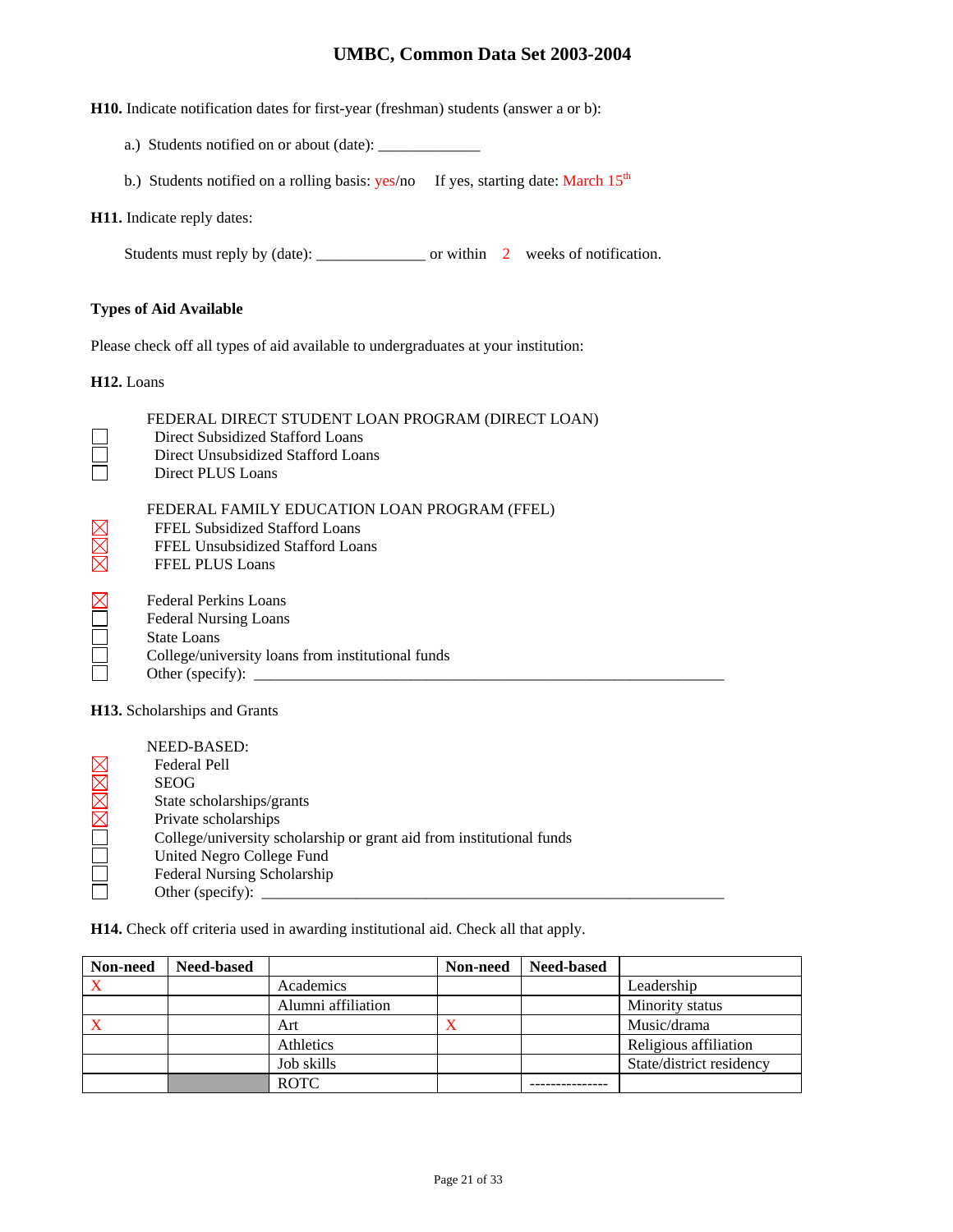## **I. INSTRUCTIONAL FACULTY AND CLASS SIZE**

## **I-1. Please report the number of instructional faculty members in each category for Fall 2003.**

The following definition of instructional faculty is used by the American Association of University Professors (AAUP) in its annual Faculty Compensation Survey. Instructional Faculty is defined as those members of the instructional-research staff whose major regular assignment is instruction, including those with released time for research. Institutions are asked to EXCLUDE:

(a) instructional faculty in preclinical and clinical medicine

(b) administrative officers with titles such as dean of students, librarian, registrar, coach, and the like, even though they may devote part of their time to classroom instruction and may have faculty status,

(c) undergraduate or graduate students who assist in the instruction of courses, but have titles such as teaching assistant, teaching fellow, and the like

(d) faculty on leave without pay, and

(e) replacement faculty for faculty on sabbatical leave.

*Full-time:* faculty employed on a full-time basis

*Part-time*: faculty teaching less than two semesters, three quarters, two trimesters, or two four-month sessions. Also includes adjuncts and part-time instructors.

*Minority faculty*: includes faculty who designate themselves as black, non-Hispanic; American Indian or Alaskan native; Asian or Pacific Islander; or Hispanic.

*Doctorate*: includes such degrees as Doctor of Education, Doctor of Juridical Science, Doctor of Public Health, and Doctor of Philosophy degree in any field such as agronomy, food technology, education, engineering, public administration, ophthalmology, or radiology.

*First-professional*: includes the fields of dentistry (DDS or DMD), medicine (MD), optometry (OD), osteopathic medicine (DO), pharmacy (DPharm or BPharm), podiatric medicine (DPM), veterinary medicine (DVM), chiropractic (DC or DCM), law (JD) and theological professions (MDiv, MHL).

*Terminal degree*: the highest degree in a field: example, M. Arch (architecture) and MFA (master of fine arts).

|                                                     | <b>Full-time</b> | <b>Part-time</b> | <b>Total</b> |
|-----------------------------------------------------|------------------|------------------|--------------|
| Total number of instructional faculty<br>a.)        | 464              | 238              | 702          |
| b.) Total number who are members of                 | 85               | 38               | 123          |
| minority groups                                     |                  |                  |              |
| Total number who are women<br>c.                    | 174              | 87               | 261          |
| Total number who are men<br>d.                      | 290              | 151              | 441          |
| Total number who are nonresident aliens<br>$e$ .    | 24               | 9                | 33           |
| (international)                                     |                  |                  |              |
| Total number with doctorate, first<br>$f_{\cdot}$ ) | 396              | 92               | 488          |
| professional, or other terminal degree              |                  |                  |              |
| Total number whose highest degree is a<br>g.)       | 47               | 95               | 142          |
| master's but not a terminal master's                |                  |                  |              |
| h.) Total number whose highest degree is a          | 14               | 33               | 47           |
| bachelor's                                          |                  |                  |              |
| Total number whose highest degree is<br>i.)         | 7                | 18               | 25           |
| unknown or other (Note: Items $f, g, h$ ,           |                  |                  |              |
| and <b>i</b> must sum up to item <b>a</b> .)        |                  |                  |              |

## **I-2. Student to Faculty Ratio**

Report the Fall 2003 ratio of full-time equivalent students (full-time plus 1/3 part time) to full-time equivalent instructional faculty (full time plus 1/3 part time). In the ratio calculations, exclude both faculty and students in stand-alone graduate or professional programs such as medicine, law, veterinary, dentistry, social work, business, or public health in which faculty teach virtually only graduate level students. Do not count undergraduate or graduate student teaching assistants as faculty.

Fall 2003 Student to Faculty ratio: 18.3 to 1.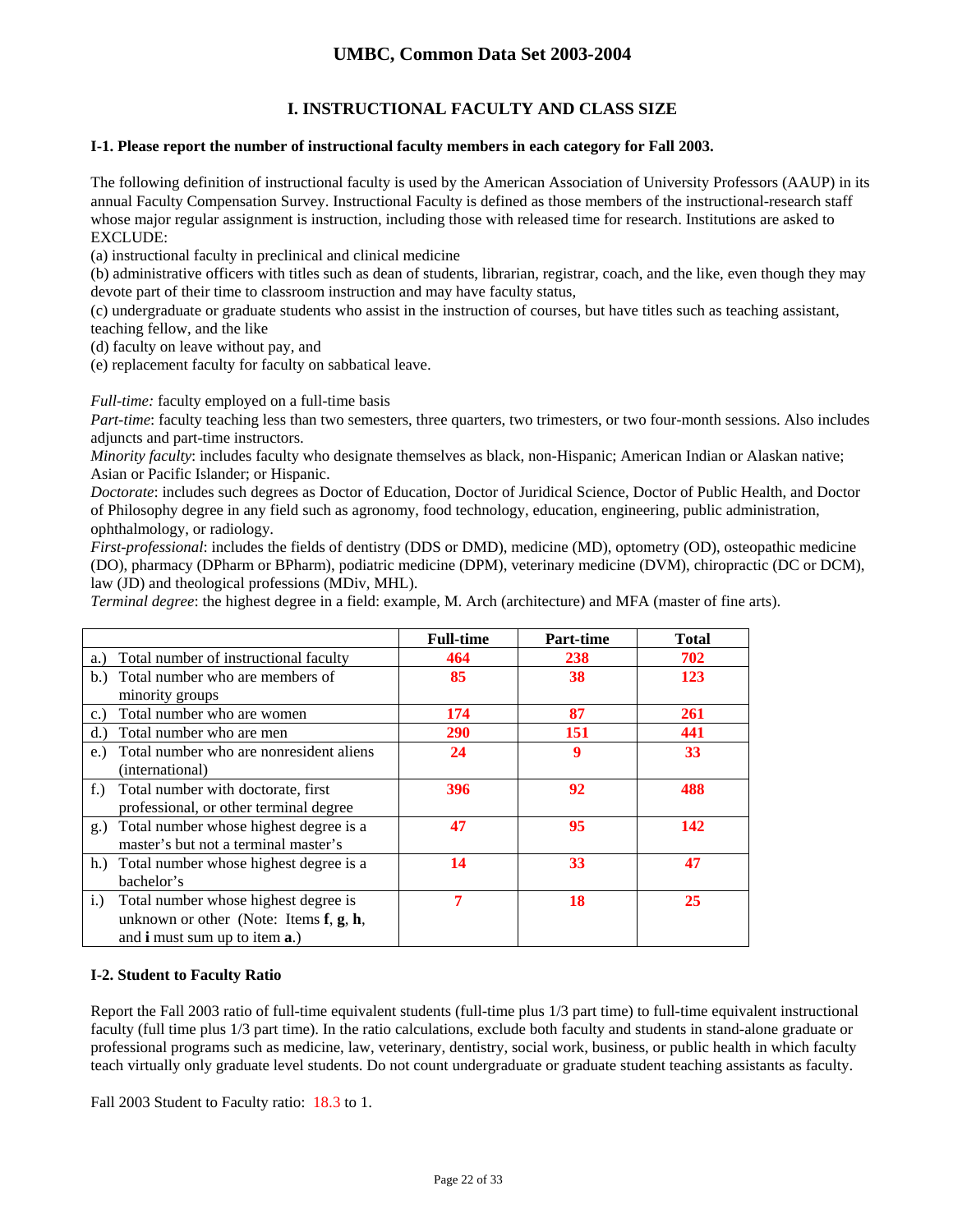### **I-3. Undergraduate Class Size**

In the table below, please use the following definitions to report information about the size of classes and class sections offered in the Fall 2003 term.

*Class Sections:* A class section is an organized course offered for credit, identified by discipline and number, meeting at a stated time or times in a classroom or similar setting, and not a subsection such as a laboratory or discussion session. Undergraduate class sections are defined as any sections in which at least one degree-seeking undergraduate student is enrolled for credit. Exclude distance learning classes and noncredit classes and individual instruction such as dissertation or thesis research, music instruction, or one-to-one readings. Exclude students in independent study, co-operative programs, internships, foreign language taped tutor sessions, practicums, and all students in one-on-one classes. Each class section should be counted only once and should not be duplicated because of course catalog cross-listings.

*Class Subsections:* A class subsection includes any subsection of a course, such as laboratory, recitation, and discussion subsections that are supplementary in nature and are scheduled to meet separately from the lecture portion of the course. Undergraduate subsections are defined as any subsections of courses in which degree-seeking undergraduate students enrolled for credit. As above, exclude noncredit classes and individual instruction such as dissertation or thesis research, music instruction, or one-to-one readings. Each class subsection should be counted only once and should not be duplicated because of cross-listings.

Using the above definitions, please report for each of the following class-size intervals the number of *class sections* and *class subsections* offered in Fall 2003. For example, a lecture class with 800 students who met at another time in 40 separate labs with 20 students should be counted once in the "100+" column in the class section column and 40 times under the "20- 29" column of the class subsections table.

### **Number of Class Sections with Undergraduates Enrolled**

| ------ <b>-</b> --- |       |         |         |       |       |       |        |       |  |
|---------------------|-------|---------|---------|-------|-------|-------|--------|-------|--|
|                     | $2-9$ | $10-19$ | 20-29   | 30-39 | 40-49 | 50-99 | $100+$ | Total |  |
| <b>CLASS</b>        | 205   | 310     | 286     | 193   | 127   | 95    | 42     | 1258  |  |
| <b>SECTIONS</b>     |       |         |         |       |       |       |        |       |  |
|                     |       |         |         |       |       |       |        |       |  |
|                     | $2-9$ | $10-19$ | $20-29$ | 30-39 | 40-49 | 50-99 | $100+$ | Total |  |
| <b>CLASS SUB-</b>   | 13    | 42      | 27      |       |       |       |        | 83    |  |
| <b>SECTIONS</b>     |       |         |         |       |       |       |        |       |  |

#### **Undergraduate Class Size (provide numbers)**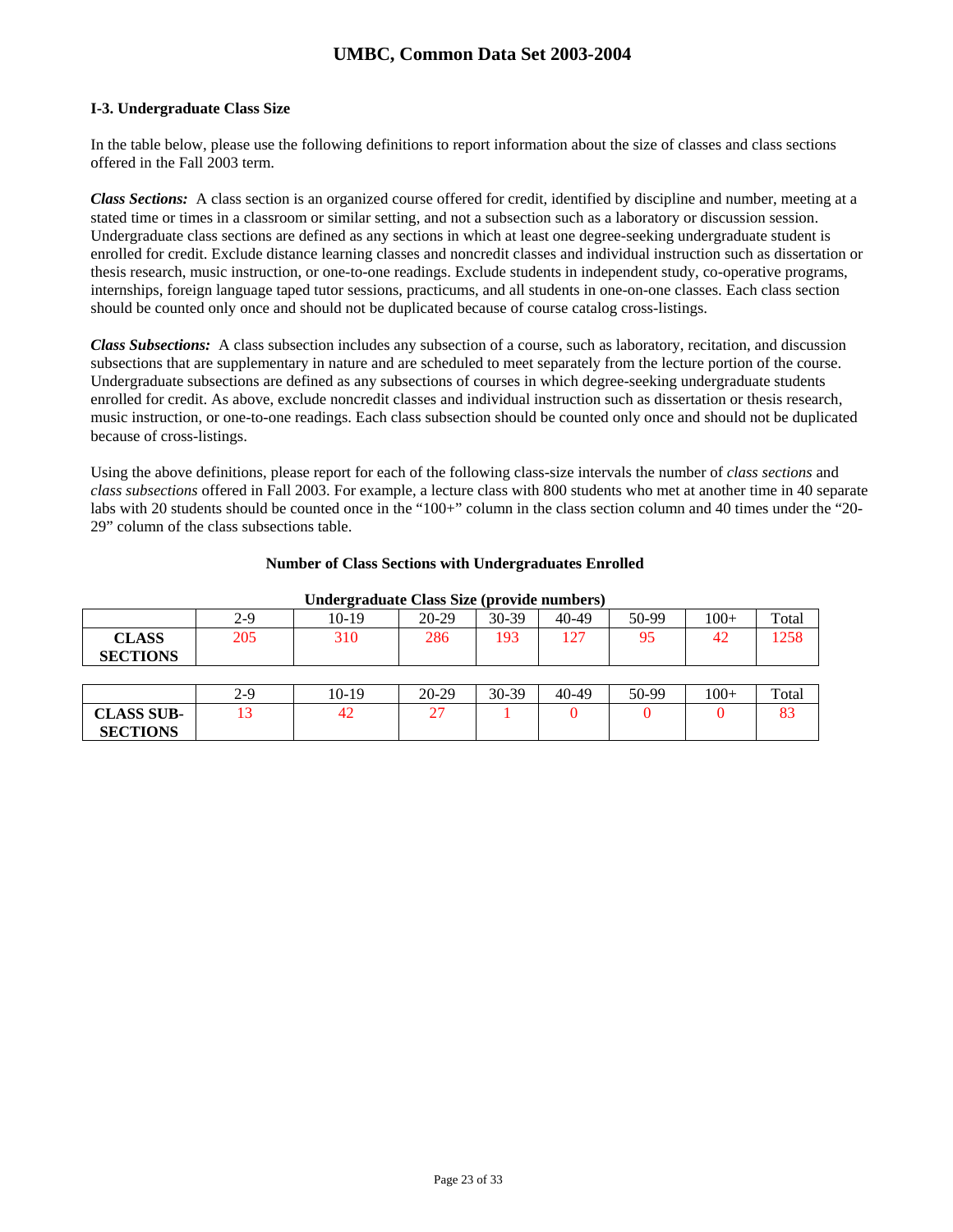## **J. DEGREES CONFERRED**

## **Degrees conferred between July 1, 2002 and June 30, 2003**

## **Reference: IPEDS Completions, Part A**

For each of the following discipline areas, provide the percentage of diplomas/certificates, associate, and bachelor's degrees awarded.

| Category                          | Diploma/            | <b>Associate</b> | <b>Bachelor's</b> | <b>CIP 1990</b>      | <b>CIP 2000</b>      |
|-----------------------------------|---------------------|------------------|-------------------|----------------------|----------------------|
|                                   | <b>Certificates</b> |                  |                   | <b>Categories to</b> | <b>Categories to</b> |
|                                   |                     |                  |                   | <b>Include</b>       | <b>Include</b>       |
| Agriculture                       |                     |                  |                   | 1 and 2              | 1                    |
| Architecture                      |                     |                  |                   | $\overline{4}$       | $\overline{4}$       |
| Area and ethnic studies           |                     |                  | $\overline{2}$    | $\overline{5}$       | $\overline{5}$       |
| Biological/life sciences          |                     |                  | $\mathbf Q$       | 26                   | 26                   |
| Business/marketing                |                     |                  |                   | 8 and 52             | 52                   |
| Communications/communication      |                     |                  |                   | 9 and 10             | 9 and 10             |
| technologies                      |                     |                  |                   |                      |                      |
| Computer and information          |                     |                  | 29                | 11                   | 11                   |
| sciences                          |                     |                  |                   |                      |                      |
| Education                         |                     |                  |                   | 13                   | 13                   |
| Engineering/engineering           |                     |                  | 5                 | 14 and 15            | 14 and 15            |
| technologies                      |                     |                  |                   |                      |                      |
| English                           |                     |                  | $\overline{4}$    | 23                   | 23                   |
| Foreign languages and literature  |                     |                  | $\overline{2}$    | 16                   | 16                   |
| Health professions and related    |                     |                  | $\overline{2}$    | 51                   | 51                   |
| sciences                          |                     |                  |                   |                      |                      |
| Home economics and vocational     |                     |                  |                   | 19 and 20            | 19                   |
| home economics                    |                     |                  |                   |                      |                      |
| Interdisciplinary studies         |                     |                  | $\overline{2}$    | 30                   | 30                   |
| Law/legal studies                 |                     |                  |                   | 22                   | 22                   |
| Liberal arts/general studies      |                     |                  |                   | 24                   | 24                   |
| Library science                   |                     |                  |                   | 25                   | 25                   |
| Mathematics                       |                     |                  | $\overline{2}$    | 27                   | 27                   |
| Military science and technologies |                     |                  |                   | 28 and 29            | 29                   |
| Natural resources/environmental   |                     |                  |                   | 3                    | $\overline{3}$       |
| science                           |                     |                  |                   |                      |                      |
| Parks and recreation              |                     |                  |                   | 31                   | 31                   |
| Personal and miscellaneous        |                     |                  |                   | 12                   | $\overline{12}$      |
| services                          |                     |                  |                   |                      |                      |
| Philosophy, religion, theology    |                     |                  | 1                 | 38 and 39            | 38 and 39            |
| Physical sciences                 |                     |                  | 1                 | 40 and 41            | 40 and 41            |
| Protective services/public        |                     |                  | 5                 | 43 and 44            | 43 and 44            |
| administration                    |                     |                  |                   |                      |                      |
| Psychology                        |                     |                  | 10                | 42                   | 42                   |
| Social sciences and history       |                     |                  | 14                | 45                   | 45 and 54            |
| Trade and industry                |                     |                  |                   | 46, 47, 48, and      | 46, 47, 48, and      |
|                                   |                     |                  |                   | 49                   | 49                   |
| Visual and performing arts        |                     |                  | 12                | 50                   | 50                   |
| Other                             |                     |                  |                   |                      |                      |
| <b>TOTAL</b>                      | 100%                | 100%             | 100%              |                      |                      |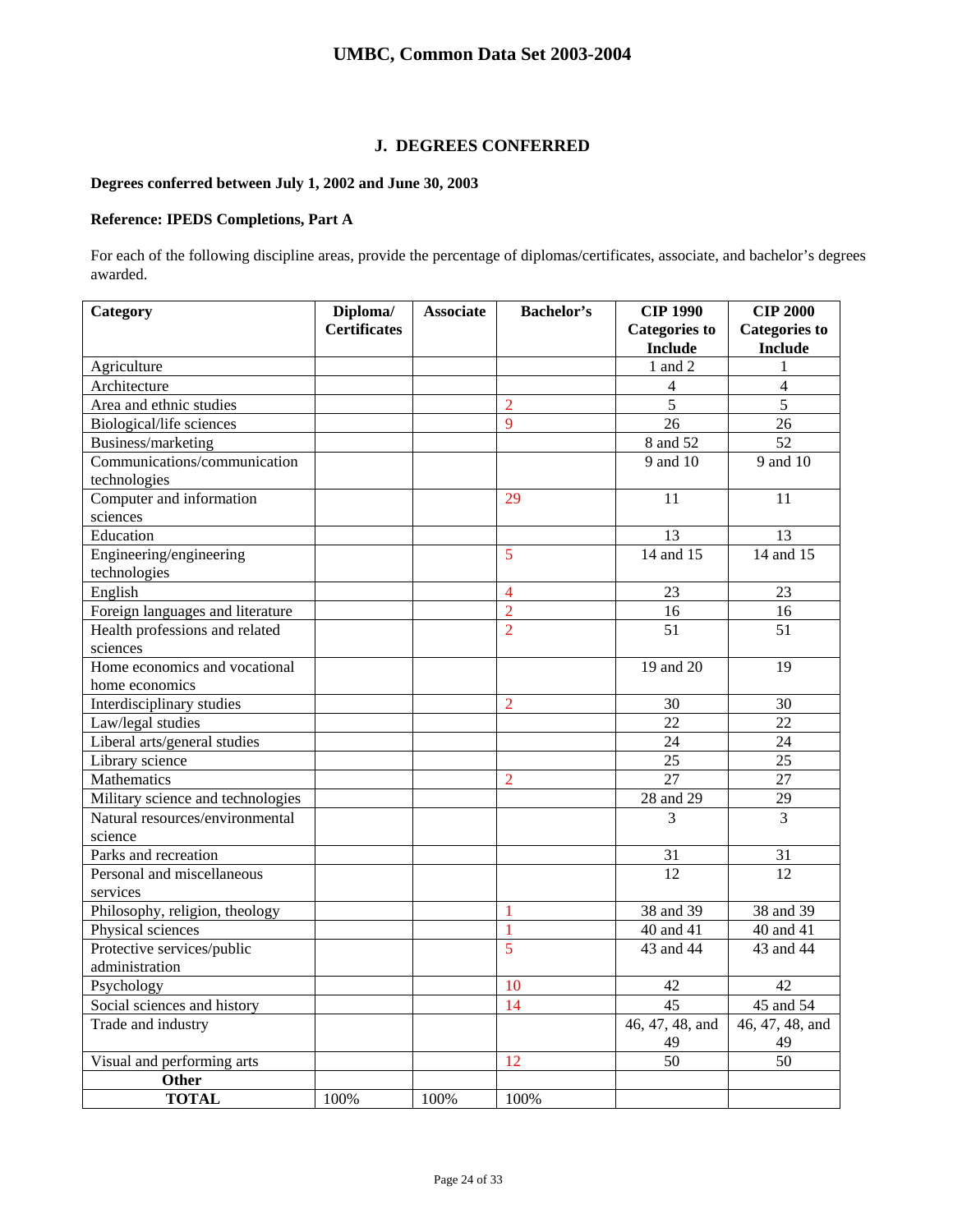## **Common Data Set Definitions**

### ♦ **All definitions related to the financial aid section appear at the end of the Definitions document.**

♦ Items preceded by an asterisk (\*) represent definitions agreed to among publishers which do not appear on the CDS document but may be present on individual publishers' surveys.

**\*Academic advisement:** Plan under which each student is assigned to a faculty member or a trained adviser, who, through regular meetings, helps the student plan and implement immediate and long-term academic and vocational goals.

**Accelerated program:** Completion of a college program of study in fewer than the usual number of years, most often by attending summer sessions and carrying extra courses during the regular academic term**.** 

**Admitted student:** Applicant who is offered admission to a degree-granting program at your institution.

**\*Adult student services:** Admission assistance, support, orientation, and other services expressly for adults who have started college for the first time, or who are re-entering after a lapse of a few years.

**American Indian or Alaska native:** A person having origins in any of the original peoples of North America and who maintains cultural identification through tribal affiliation or community recognition.

**Applicant (first-time, first year):** An individual who has fulfilled the institution's requirements to be considered for admission (including payment or waiving of the application fee, if any) and who has been notified of one of the following actions: admission, nonadmission, placement on waiting list, or application withdrawn (by applicant or institution).

**Application fee:** That amount of money that an institution charges for processing a student's application for acceptance. This amount is *not* creditable toward tuition and required fees, nor is it refundable if the student is not admitted to the institution.

**Asian or Pacific Islander:** A person having origins in any of the original peoples of the Far East, Southeast Asia, the Indian Subcontinent, or Pacific Islands. This includes people from China, Japan, Korea, the Philippine Islands, American Samoa, India, and Vietnam.

**Associate degree:** An award that normally requires at least two but less than four years of full-time equivalent college work.

**Bachelor's degree:** An award (baccalaureate or equivalent degree, as determined by the Secretary of the U.S. Department of Education) that normally requires at least four years but *not* more than five years of full-time equivalent college-level work. This includes ALL bachelor's degrees conferred in a five-year cooperative (work-study plan) program. (A cooperative plan provides for alternate class attendance and employment in business, industry, or government; thus, it allows students to combine actual work experience with their college studies.) Also, it includes bachelor's degrees in which the normal four years of work are completed in three years.

**Black, non-Hispanic:** A person having origins in any of the black racial groups of Africa (except those of Hispanic origin).

**Board (charges):** Assume average cost for 19 meals per week or the maximum meal plan.

**Books and supplies (costs):** Average cost of books and supplies. Do not include unusual costs for special groups of students (e.g., engineering or art majors), unless they constitute the majority of students at your institution.

**Calendar system:** The method by which an institution structures most of its courses for the academic year.

**\*Career and placement services:** A range of services, including (often) the following: coordination of visits of employers to campus; aptitude and vocational testing; interest inventories, personal counseling; help in resume writing, interviewing, launching the job search; listings for those students desiring employment and those seeking permanent positions; establishment of a permanent reference folder; career resource materials.

**Carnegie units:** One year of study or the equivalent in a secondary school subject.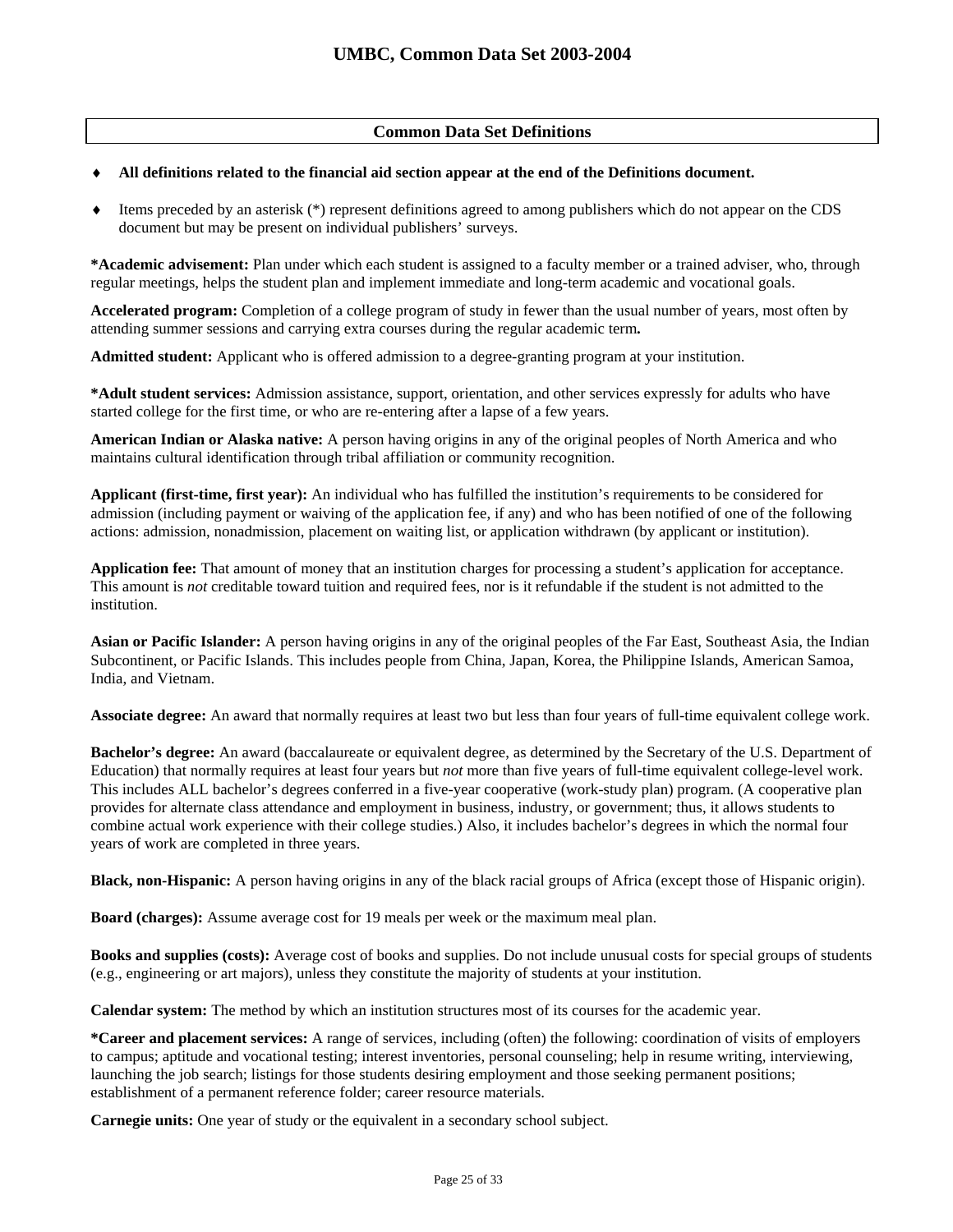### **Certificate:** See **Postsecondary award, certificate, or diploma.**

**Class rank:** The relative numerical position of a student in his or her graduating class, calculated by the high school on the basis of grade-point average, whether weighted or unweighted.

**College-preparatory program:** Courses in academic subjects (English, history and social studies, foreign languages, mathematics, science, and the arts) that stress preparation for college or university study.

**Common Application:** The standard application form distributed by the National Association of Secondary School Principals for a large number of private colleges who are members of the Common Application Group.

**\*Community service program:** Referral center for students wishing to perform volunteer work in the community or participate in volunteer activities coordinated by academic departments.

**Commuter:** A student who lives off campus in housing that is not owned by, operated by, or affiliated with the college. This category includes students who commute from home and students who have moved to the area to attend college.

**Contact hour:** A unit of measure that represents an hour of scheduled instruction given to students. Also referred to as clock hour.

**Continuous basis (for program enrollment):** A calendar system classification that is used by institutions that enroll students at any time during the academic year. For example, a cosmetology school or a word processing school might allow students to enroll and begin studies at various times, with no requirement that classes begin on a certain date.

**Cooperative housing:** College-owned, -operated, or -affiliated housing in which students share room and board expenses and participate in household chores to reduce living expenses.

**Cooperative (work-study plan) program:** A program that provides for alternate class attendance and employment in business, industry, or government.

**\*Counseling service:** Activities designed to assist students in making plans and decisions related to their education, career, or personal development.

**Credit:** Recognition of attendance or performance in an instructional activity (course or program) that can be applied by a recipient toward the requirements for a degree, diploma, certificate, or other formal award.

**Credit course:** A course that, if successfully completed, can be applied toward the number of courses required for achieving a degree, diploma, certificate, or other formal award.

**Credit hour:** A unit of measure representing an hour (50 minutes) of instruction over a 15-week period in a semester or trimester system or a 10-week period in a quarter system. It is applied toward the total number of hours needed for completing the requirements of a degree, diploma, certificate, or other formal award.

**Cross-registration:** A system whereby students enrolled at one institution may take courses at another institution without having to apply to the second institution.

**Deferred admission:** The practice of permitting admitted students to postpone enrollment, usually for a period of one academic term or one year.

**Degree:** An award conferred by a college, university, or other postsecondary education institution as official recognition for the successful completion of a program of studies.

**Degree-seeking students:** Students enrolled in courses for credit who are recognized by the institution as seeking a degree or formal award. At the undergraduate level, this is intended to include students enrolled in vocational or occupational programs.

**Differs by program (calendar system):** A calendar system classification that is used by institutions that have occupational/vocational programs of varying length. These schools may enroll students at specific times depending on the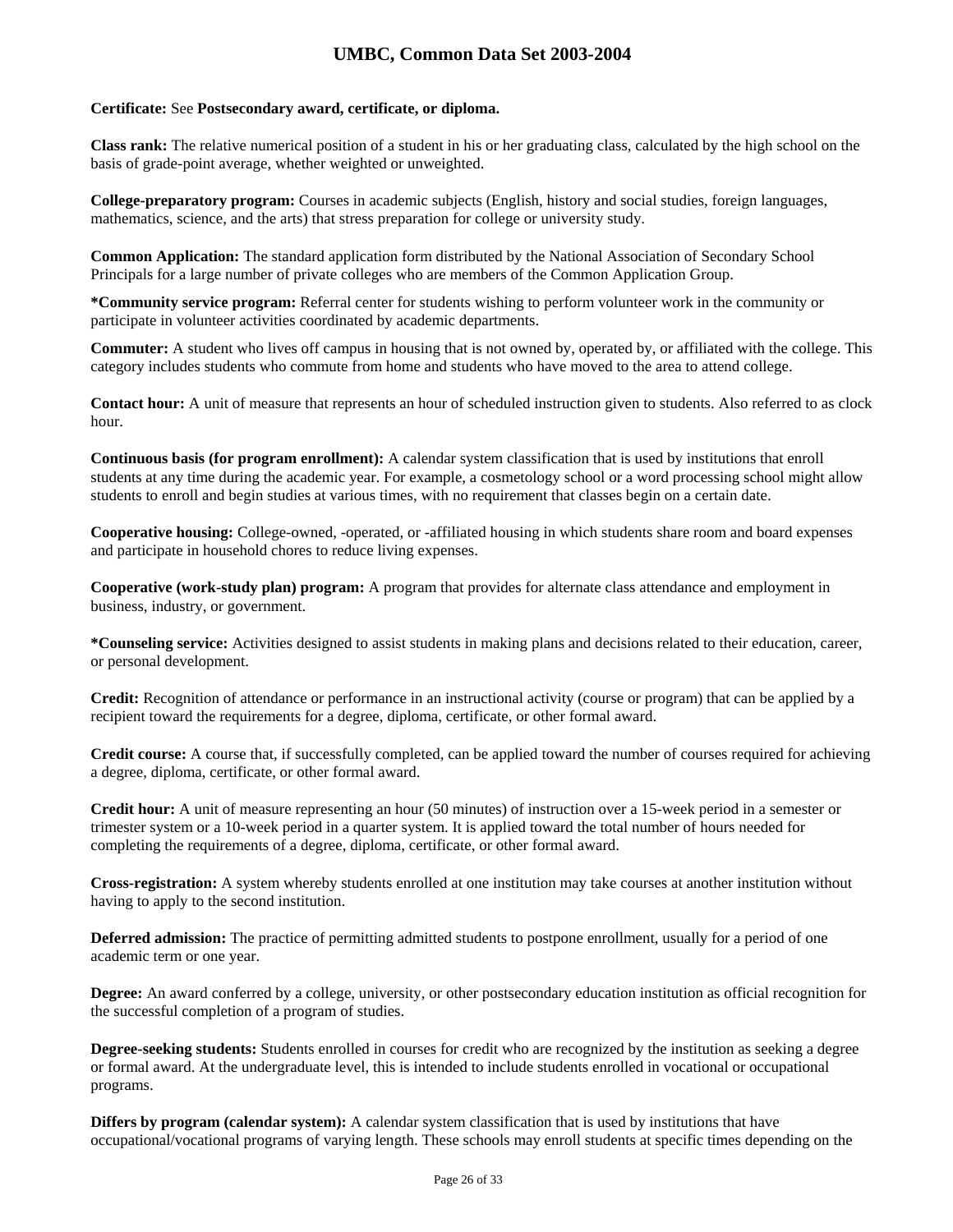program desired. For example, a school might offer a two-month program in January, March, May, September, and November; and a three-month program in January, April, and October.

### **Diploma:** See **Postsecondary award, certificate, or diploma.**

**Distance learning:** An option for earning course credit at off-campus locations via cable television, internet, satellite classes, videotapes, correspondence courses, or other means.

**Doctoral degree:** The highest award a student can earn for graduate study. The doctoral degree classification includes such degrees as Doctor of Education, Doctor of Juridical Science, Doctor of Public Health, and the Doctor of Philosophy degree in any field such as agronomy, food technology, education, engineering, public administration, ophthalmology, or radiology. For the Doctor of Public Health degree, the prior degree is generally earned in the closely related field of medicine or in sanitary engineering.

**Double major:** Program in which students may complete two undergraduate programs of study simultaneously.

**Dual enrollment:** A program through which high school students may enroll in college courses while still enrolled in high school. Students are not required to apply for admission to the college in order to participate.

**Early action plan:** An admission plan that allows students to apply and be notified of an admission decision well in advance of the regular notification dates. If admitted, the candidate is not committed to enroll; the student may reply to the offer under the college's regular reply policy.

**Early admission:** A policy under which students who have not completed high school are admitted and enroll full time in college, usually after completion of their junior year.

**Early decision plan:** A plan that permits students to apply and be notified of an admission decision (and financial aid offer if applicable) well in advance of the regular notification date. Applicants agree to accept an offer of admission and, if admitted, to withdraw their applications from other colleges. There are three possible decisions for early decision applicants: admitted, denied, or not admitted but forwarded for consideration with the regular applicant pool, without prejudice.

**English as a Second Language (ESL):** A course of study designed specifically for students whose native language is not English.

**Exchange student program-domestic:** Any arrangement between a student and a college that permits study for a semester or more at another college **in the United States** without extending the amount of time required for a degree. **See also Study abroad**.

**External degree program:** A program of study in which students earn credits toward a degree through independent study, college courses, proficiency examinations, and personal experience. External degree programs require minimal or no classroom attendance.

**Extracurricular activities (as admission factor):** Special consideration in the admissions process given for participation in both school and nonschool-related activities of interest to the college, such as clubs, hobbies, student government, athletics, performing arts, etc.

**First professional certificate (postdegree):** An award that requires completion of an organized program of study designed for persons who have completed the first professional degree. Examples could be refresher courses or additional units of study in a specialty or subspecialty.

**First professional degree:** An award in one of the following fields: Chiropractic (DC, DCM), dentistry (DDS, DMD), medicine (MD), optometry (OD), osteopathic medicine (DO), rabbinical and Talmudic studies (MHL, Rav), Pharmacy (BPharm, PharmD), podiatry (PodD, DP, DPM), veterinary medicine (DVM), law (LLB, JD), divinity/ministry (BD, MDiv).

**First-time student:** A student attending any institution for the first time at the level enrolled. Includes students enrolled in the fall term who attended a postsecondary institution for the first time at the same level in the prior summer term. Also includes students who entered with advanced standing (college credit earned before graduation from high school).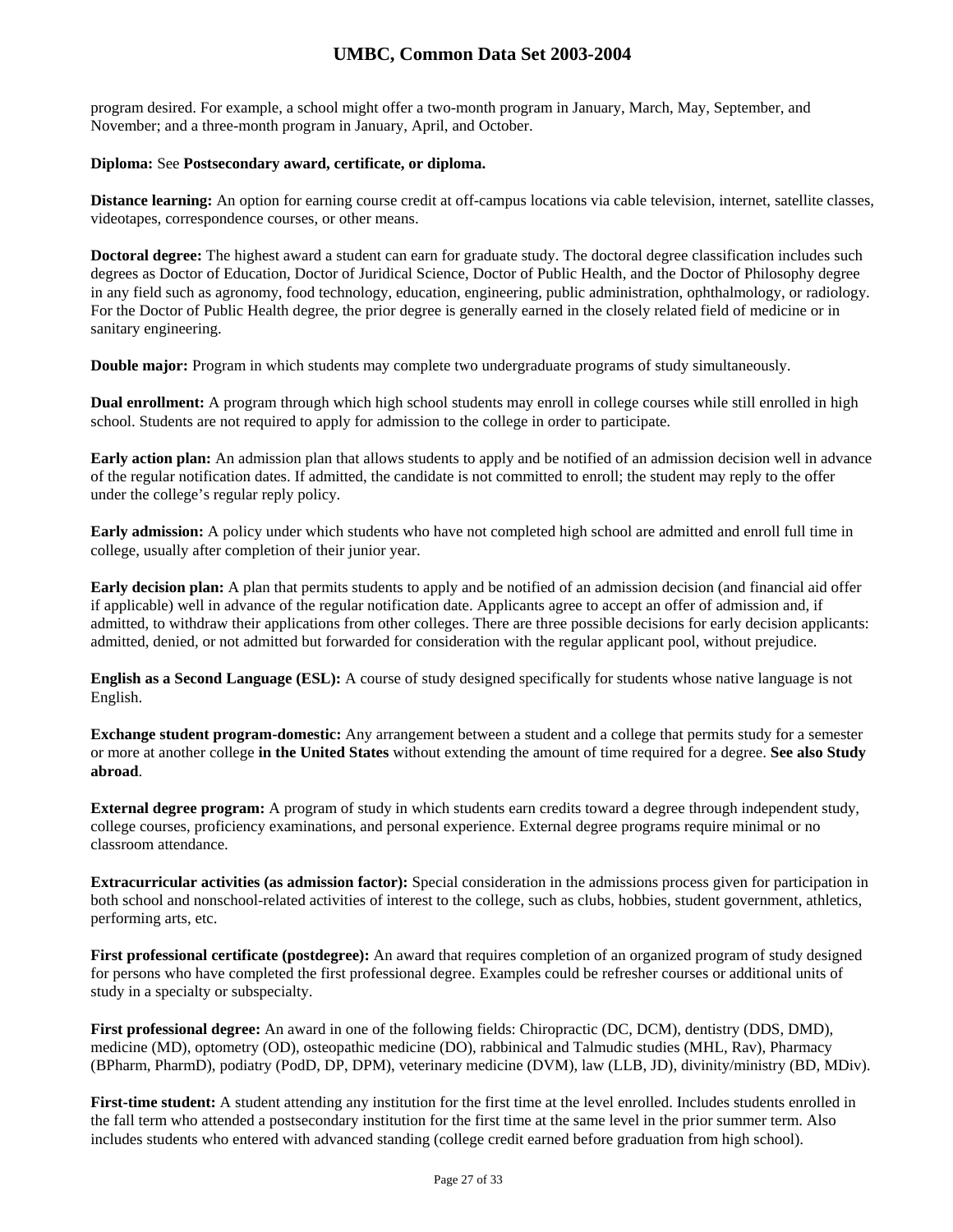**First-time, first-year (freshman) student:** A student attending any institution for the first time at the undergraduate level. Includes students enrolled in the fall term who attended college for the first time in the prior summer term. Also includes students who entered with advanced standing (college credits earned before graduation from high school).

**First-year student:** A student who has completed less than the equivalent of 1 full year of undergraduate work; that is, less than 30 semester hours (in a 120-hour degree program) or less than 900 contact hours.

**Freshman:** A first-year undergraduate student.

**\*Freshman/new student orientation:** Orientation addressing the academic, social, emotional, and intellectual issues involved in beginning college. May be a few hours or a few days in length; at some colleges, there is a fee.

**Full-time student (undergraduate):** A student enrolled for 12 or more semester credits, 12 or more quarter credits, or 24 or more contact hours a week each term.

**Geographical residence (as admission factor):** Special consideration in the admission process given to students from a particular region, state, or country of residence.

**Grade-point average (academic high school GPA):** The sum of grade points a student has earned in secondary school divided by the number of courses taken. The most common system of assigning numbers to grades counts four points for an A, three points for a B, two points for a C, one point for a D, and no points for an E or F. Unweighted GPA's assign the same weight to each course. Weighting gives students additional points for their grades in advanced or honors courses.

**Graduate student:** A student who holds a bachelor's or first professional degree, or equivalent, and is taking courses at the post-baccalaureate level.

**\*Health services:** Free or low cost on-campus primary and preventive health care available to students.

**High school diploma or recognized equivalent:** A document certifying the successful completion of a prescribed secondary school program of studies, or the attainment of satisfactory scores on the Tests of General Educational Development (GED), or another state-specified examination.

**Hispanic:** A person of Mexican, Puerto Rican, Cuban, Central or South American, or other Spanish culture or origin, regardless of race.

**Honors program:** Any special program for very able students offering the opportunity for educational enrichment, independent study, acceleration, or some combination of these.

**Independent study:** Academic work chosen or designed by the student with the approval of the department concerned, under an instructor's supervision, and usually undertaken outside of the regular classroom structure.

**In-state tuition:** The tuition charged by institutions to those students who meet the state's or institution's residency requirements.

#### **International student:** See **Nonresident alien.**

**Internship:** Any short-term, supervised work experience usually related to a student's major field, for which the student earns academic credit. The work can be full- or part-time, on- or off-campus, paid or unpaid.

**\*Learning center:** Center offering assistance through tutors, workshops, computer programs, or audiovisual equipment in reading, writing, math, and skills such as taking notes, managing time, taking tests.

**\*Legal services:** Free or low cost legal advice for a range of issues (personal and other).

**Liberal arts/career combination:** Program in which a student earns undergraduate degrees in two separate fields, one in a liberal arts major and the other in a professional or specialized major, whether on campus or through cross-registration.

**Master's degree:** An award that requires the successful completion of a program of study of at least the full-time equivalent of one but not more than two academic years of work beyond the bachelor's degree.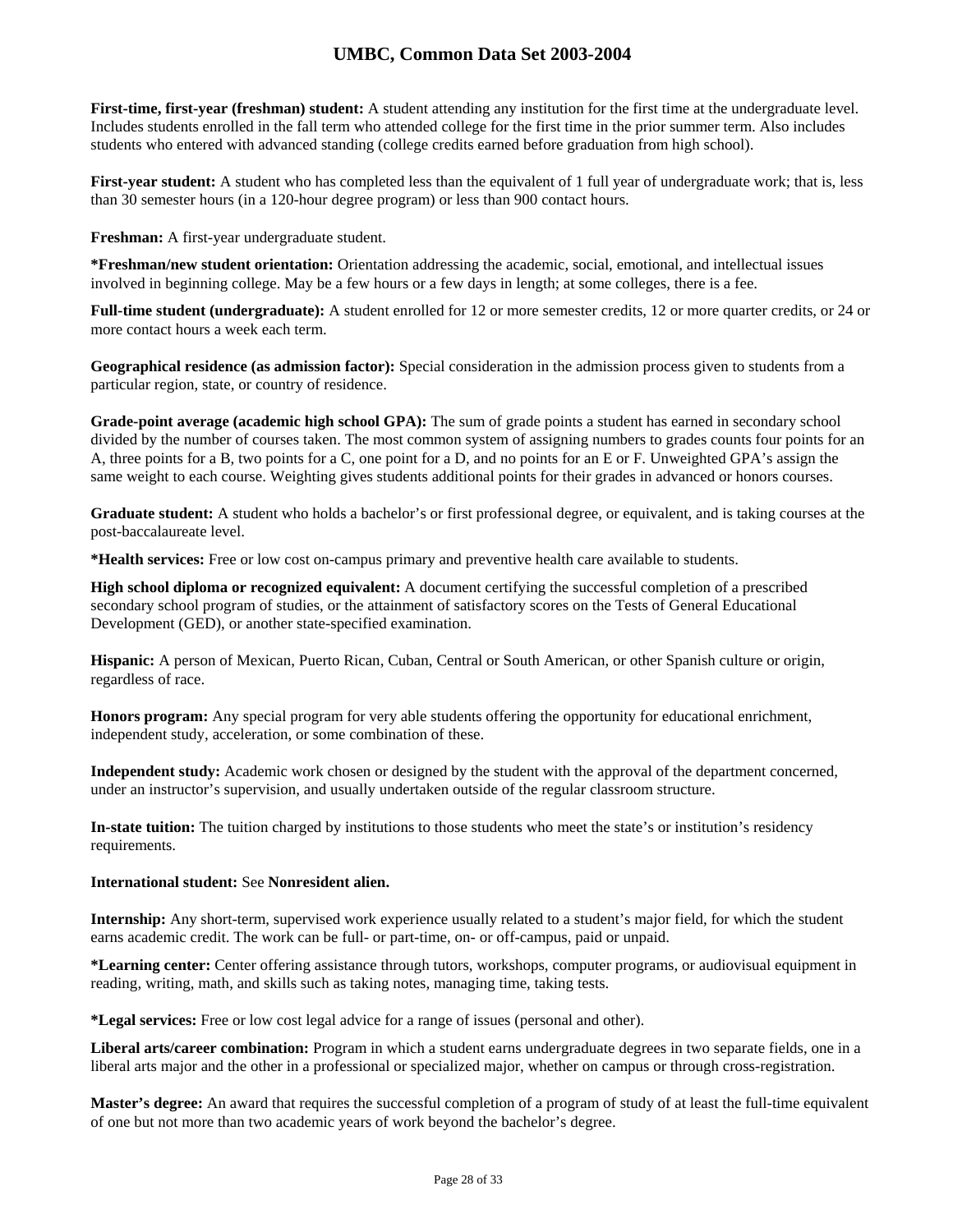**Minority affiliation (as admission factor):** Special consideration in the admission process for members of designated racial/ethnic minority groups.

**\*Minority student center:** Center with programs, activities, and/or services intended to enhance the college experience of students of color.

**Nonresident alien:** A person who is not a citizen or national of the United States and who is in this country on a visa or temporary basis and does not have the right to remain indefinitely.

**\*On-campus day care:** Licensed day care for students' children (usually age 3 and up); usually for a fee.

**Open admission:** Admission policy under which virtually all secondary school graduates or students with GED equivalency diplomas are admitted without regard to academic record, test scores, or other qualifications.

**Other expenses (costs):** Include average costs for clothing, laundry, entertainment, medical (if not a required fee), and furnishings.

**Out-of-state tuition:** The tuition charged by institutions to those students who do not meet the institution's or state's residency requirements.

**Part-time student (undergraduate):** A student enrolled for fewer than 12 credits per semester or quarter, or fewer than 24 contact hours a week each term.

**\*Personal counseling**: One-on-one or group counseling with trained professionals for students who want to explore personal, educational, or vocational issues.

**Post-baccalaureate certificate:** An award that requires completion of an organized program of study requiring 18 credit hours beyond the bachelor's; designed for persons who have completed a baccalaureate degree but do not meet the requirements of academic degrees carrying the title of master.

**Post-master's certificate:** An award that requires completion of an organized program of study of 24 credit hours beyond the master's degree but does not meet the requirements of academic degrees at the doctoral level.

**Postsecondary award, certificate, or diploma:** Includes the following three IPEDS definitions for postsecondary awards, certificates, and diplomas of varying durations and credit/contact hour requirements—

*Less Than 1 Academic Year:* Requires completion of an organized program of study at the postsecondary level (below the baccalaureate degree) in less than 1 academic year (2 semesters or 3 quarters) or in less than 900 contact hours by a student enrolled full-time.

*At Least 1 But Less Than 2 Academic Years:* Requires completion of an organized program of study at the postsecondary level (below the baccalaureate degree) in at least 1 but less than 2 full-time equivalent academic years, or designed for completion in at least 30 but less than 60 credit hours, or in at least 900 but less than 1,800 contact hours.

*At Least 2 But Less Than 4 Academic Years:* Requires completion of an organized program of study at the postsecondary level (below the baccalaureate degree) in at least 2 but less than 4 full-time equivalent academic years, or designed for completion in at least 60 but less than 120 credit hours, or in at least 1,800 but less than 3,600 contact hours.

**Private institution:** An educational institution controlled by a private individual(s) or by a nongovernmental agency, usually supported primarily by other than public funds, and operated by other than publicly elected or appointed officials.

**Private for-profit institution:** A private institution in which the individual(s) or agency in control receives compensation, other than wages, rent, or other expenses for the assumption of risk.

**Private nonprofit institution:** A private institution in which the individual(s) or agency in control receives no compensation, other than wages, rent, or other expenses for the assumption of risk. These include both independent nonprofit schools and those affiliated with a religious organization.

## **Proprietary institution:** See **Private for-profit institution.**

**Public institution:** An educational institution whose programs and activities are operated by publicly elected or appointed school officials, and which is supported primarily by public funds.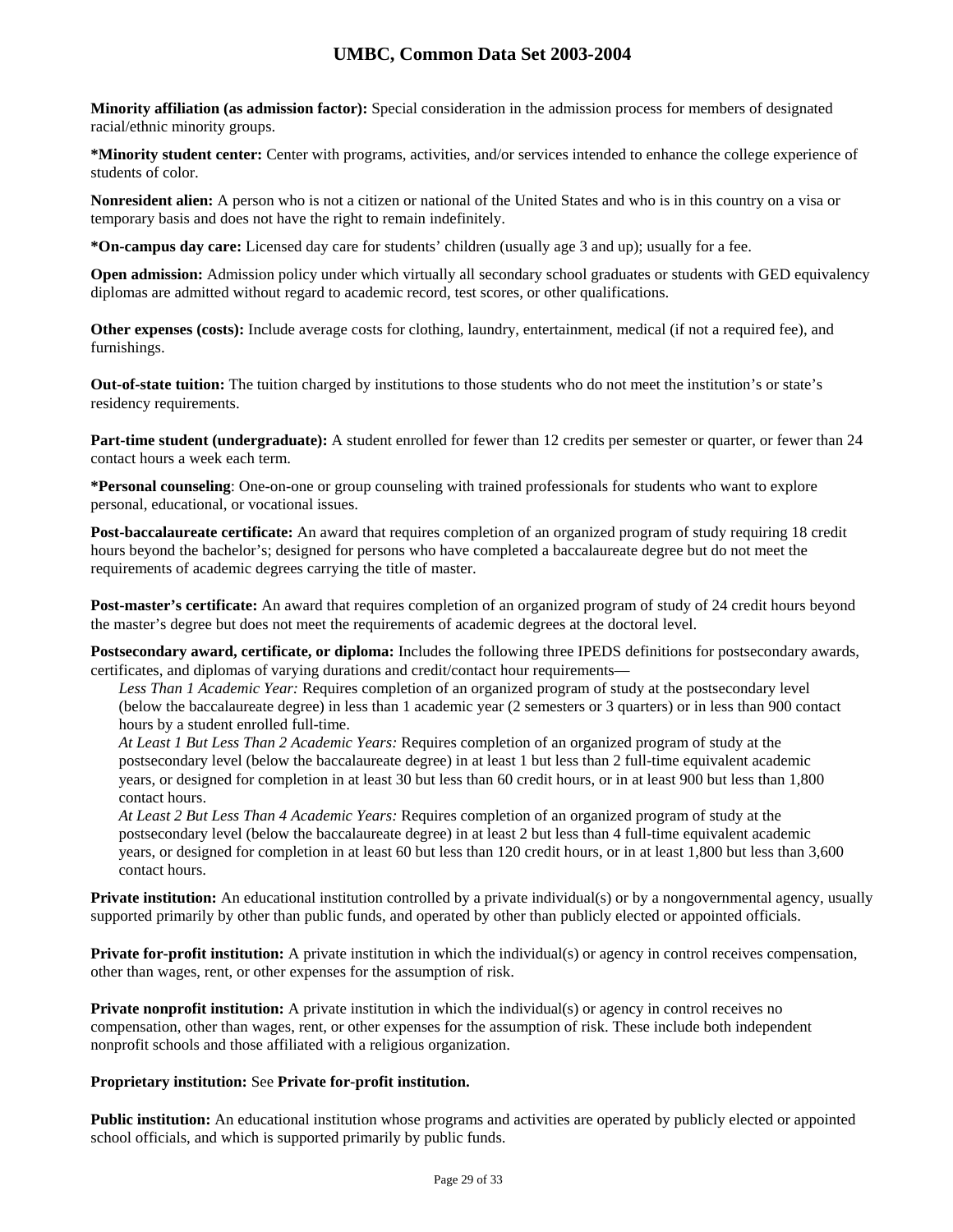**Quarter calendar system:** A calendar system in which the academic year consists of three sessions called quarters of about 12 weeks each. The range may be from 10 to 15 weeks. There may be an additional quarter in the summer.

**Race/ethnicity:** Category used to describe groups to which individuals belong, identify with, or belong in the eyes of the community. The categories do not denote scientific definitions of anthropological origins. A person may be counted in only one group.

**Race/ethnicity unknown:** Category used to classify students or employees whose race/ethnicity is not known and whom institutions are unable to place in one of the specified racial/ethnic categories.

**Religious affiliation/commitment (as admission factor):** Special consideration given in the admission process for affiliation with a certain church or faith/religion, commitment to a religious vocation, or observance of certain religious tenets/lifestyle.

**\*Religious counseling:** One-on-one or group counseling with trained professionals for students who want to explore religious problems or issues.

**\*Remedial services:** Instructional courses designed for students deficient in the general competencies necessary for a regular postsecondary curriculum and educational setting.

**Required fees:** Fixed sum charged to students for items not covered by tuition and required of such a large proportion of all students that the student who does NOT pay is the exception. Do not include application fees or optional fees such as lab fees or parking fees.

**Resident alien or other eligible non-citizen:** A person who is not a citizen or national of the United States and who has been admitted as a legal immigrant for the purpose of obtaining permanent resident alien status (and who holds either an alien registration card [Form I-551 or I-151], a Temporary Resident Card [Form I-688], or an Arrival-Departure Record [Form I-94] with a notation that conveys legal immigrant status, such as Section 207 Refugee, Section 208 Asylee, Conditional Entrant Parolee or Cuban-Haitian).

**Room and board (charges)—on campus:** Assume double occupancy in institutional housing and 19 meals per week (or maximum meal plan).

**Secondary school record (as admission factor):** Information maintained by the secondary school that may include such things as the student's high school transcript, class rank, GPA, and teacher and counselor recommendations.

**Semester calendar system:** A calendar system that consists of two semesters during the academic year with about 16 weeks for each semester of instruction. There may be an additional summer session.

**Student-designed major:** A program of study based on individual interests, designed with the assistance of an adviser.

**Study abroad:** Any arrangement by which a student completes part of the college program studying in another country. Can be at a campus abroad or through a cooperative agreement with some other U.S. college or an institution of another country.

**\*Summer session:** A summer session is shorter than a regular semester and not considered part of the academic year. It is not the third term of an institution operating on a trimester system or the fourth term of an institution operating on a quarter calendar system. The institution may have 2 or more sessions occurring in the summer months. Some schools, such as vocational and beauty schools, have year-round classes with no separate summer session.

**Talent/ability (as admission factor):** Special consideration given to students with demonstrated talent/abilities in areas of interest to the institution (e.g., sports, the arts, languages, etc.).

**Teacher certification program:** Program designed to prepare students to meet the requirements for certification as teachers in elementary, middle/junior high, and secondary schools.

**Transfer applicant:** An individual who has fulfilled the institution's requirements to be considered for admission (including payment or waiving of the application fee, if any) and who has previously attended another college or university and earned college-level credit.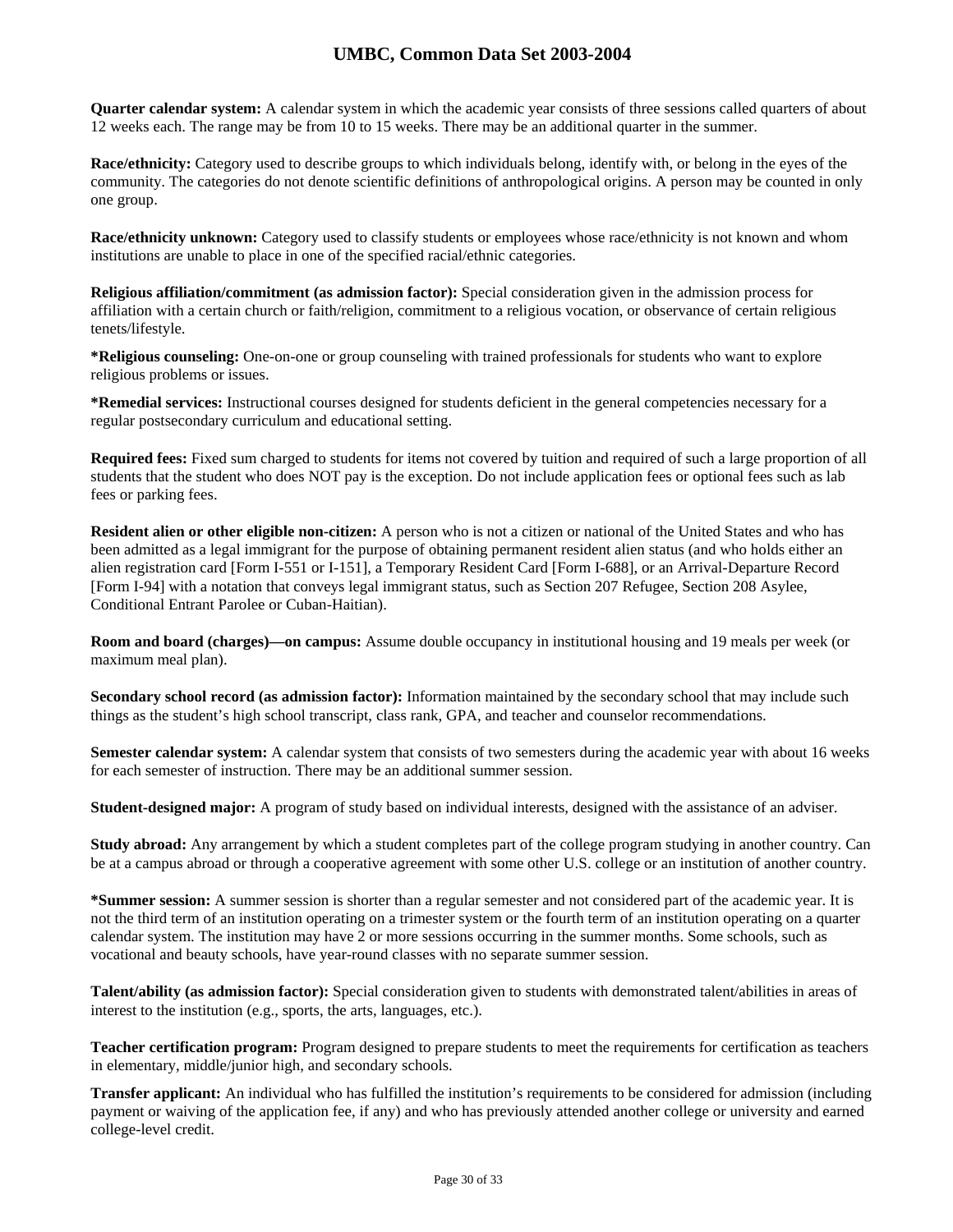**Transfer student:** A student entering the institution for the first time but known to have previously attended a postsecondary institution at the same level (e.g., undergraduate). The student may transfer with or without credit.

**Transportation (costs):** Assume two round trips to student's hometown per year for students in institutional housing or daily travel to and from your institution for commuter students.

**Trimester calendar system:** An academic year consisting of 3 terms of about 15 weeks each.

**Tuition:** Amount of money charged to students for instructional services. Tuition may be charged per term, per course, or per credit.

**\*Tutoring:** May range from one-on-one tutoring in specific subjects to tutoring in an area such as math, reading, or writing. Most tutors are college students; at some colleges, they are specially trained and certified.

Unit: a standard of measurement representing hours of academic instruction (e.g., semester credit, quarter credit, contact hour).

**Undergraduate:** A student enrolled in a four- or five-year bachelor's degree program, an associate degree program, or a vocational or technical program below the baccalaureate.

**\*Veteran's counseling:** Helps veterans and their dependents obtain benefits for their selected program and provides certifications to the Veteran's Administration. May also provide personal counseling on the transition from the military to a civilian life.

**\*Visually impaired:** Any person whose sight loss is not correctable and is sufficiently severe as to adversely affect educational performance.

**Volunteer work (as admission factor):** Special consideration given to students for activity done on a volunteer basis (e.g., tutoring, hospital care, working with the elderly or disabled) as a service to the community or the public in general.

Wait list: List of students who meet the admission requirements but will only be offered a place in the class if space becomes available.

**Weekend college:** A program that allows students to take a complete course of study and attend classes only on weekends.

**White, non-Hispanic:** A person having origins in any of the original peoples of Europe, North Africa, or the Middle East (except those of Hispanic origin).

**\*Women's center:** Center with programs, academic activities, and/or services intended to promote an understanding of the evolving roles of women.

**Work experience (as admission factor):** Special consideration given to students who have been employed prior to application, whether for relevance to major, demonstration of employment-related skills, or as explanation of student's academic and extracurricular record.